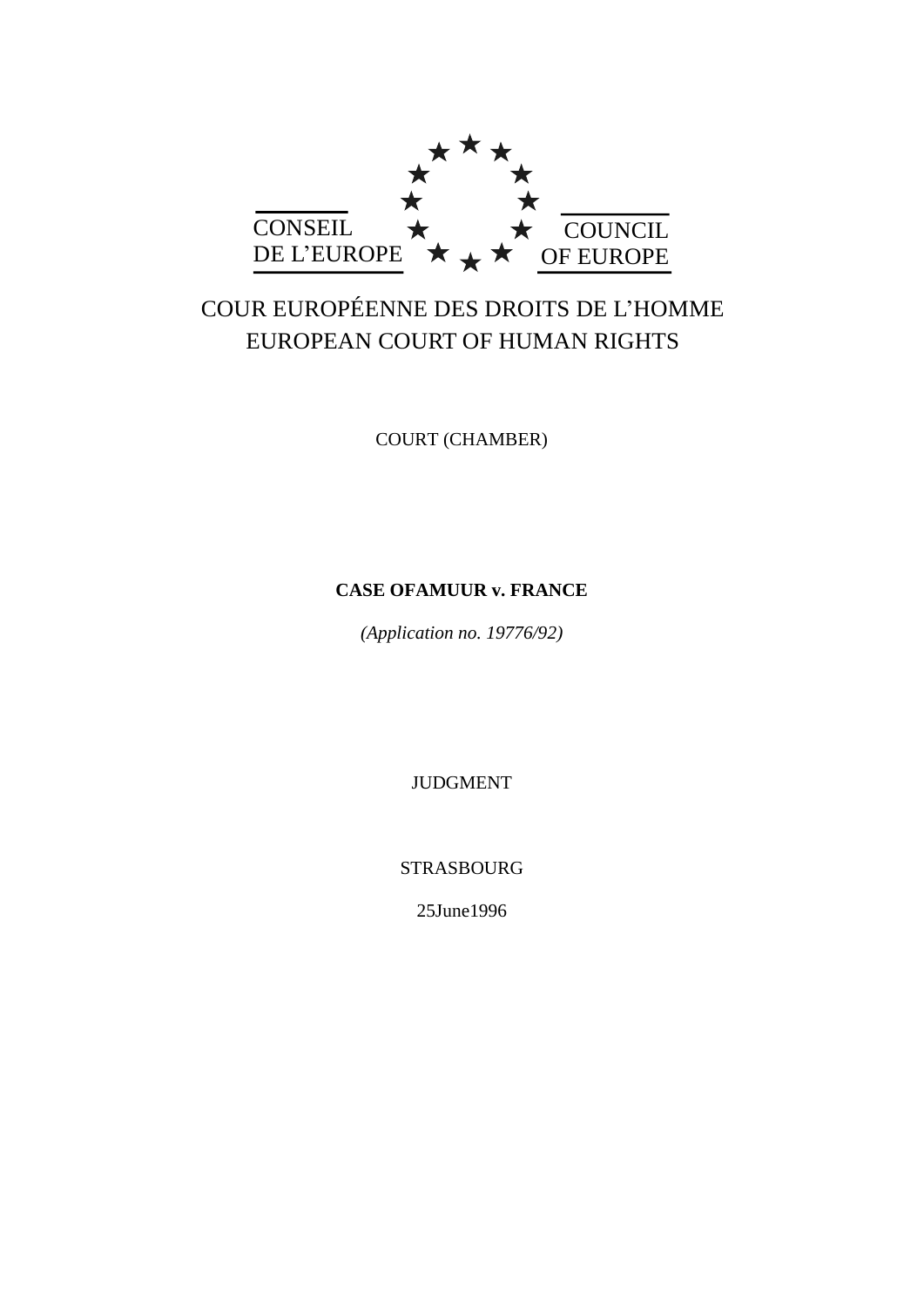# **In the case of Amuur v. France<sup>1</sup> ,**

The European Court of Human Rights, sitting, in accordance with Article 43 (art. 43) of the Convention for the Protection of Human Rights and Fundamental Freedoms ("the Convention") and the relevant provisions of Rules of Court A<sup>2</sup>, as a Chamber composed of the following judges:

Mr R. BERNHARDT, *President*,

Mr L.-E. PETTITI,

Mr R. MACDONALD,

- Mr C. RUSSO,
- Mrs E. PALM,

Mr J.M. MORENILLA,

Mr J. MAKARCZYK,

- Mr P. KURIS,
- Mr U. LOHMUS,

and also of Mr H. PETZOLD, *Registrar*, and Mr P.J. MAHONEY, *DeputyRegistrar*,

Having deliberated in private on 24 January, 22 February and 20 May 1996, Delivers the following judgment, which was adopted on the lastmentioned date:

# PROCEDURE

1

1. The case was referred to the Court by the European Commission of Human Rights ("the Commission") on 1 March 1995, within the threemonth period laid down by Article 32 para. 1 and Article 47 of the Convention (art. 32-1, art. 47). It originated in an application (no. 19776/92) against France lodged with the Commission under Article 25 (art. 25) by four Somali nationals, Mr MahadAbdiAmuur, Miss LahimaAmuur, Mr AbdelkaderAbdiAmuur and Mr Mohammed AbdiAmuur, on 27 March 1992.

The Commission's request referred to Articles 44 and 48 (art. 44, art. 48) and to the declaration whereby France recognised the compulsory jurisdiction of the Court (Article 46) (art. 46). The object of the request was to obtain a decision as to whether the facts of the case disclosed a breach by

 $1$ <sup>1</sup> The case is numbered 17/1995/523/609. The first number is the case's position on the list of cases referred to the Court in the relevant year (second number). The last two numbers indicate the case's position on the list of cases referred to the Court since its creation and on the list of the corresponding originating applications to the Commission.

<sup>&</sup>lt;sup>2</sup> Rules A apply to all cases referred to the Court before the entry into force of Protocol No. 9 (P9) (1 October 1994) and thereafter only to cases concerning States not bound by that Protocol (P9). They correspond to the Rules that came into force on 1 January 1983, as amended several times subsequently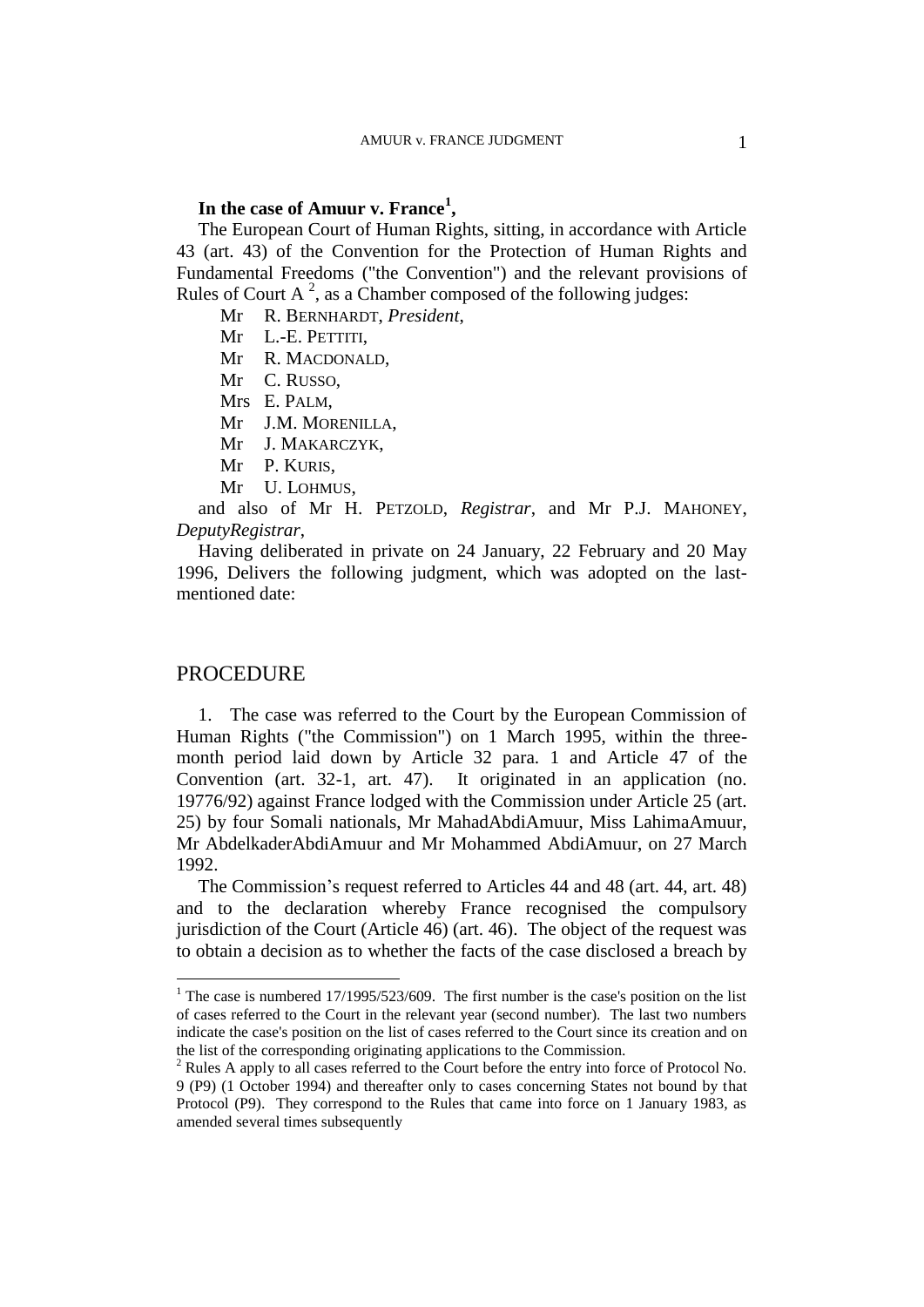the respondent State of its obligations under Article 5 of the Convention (art. 5).

2. In response to the enquiry made in accordance with Rule 33 para. 3 (d) of Rules of Court A, the lawyer who had represented the applicants before the Commission stated that she was unable to contact them but that the terms of the authority to act that had been produced before the Commission also covered the proceedings before the Court. On 5 May 1995 the President of the Court informed her that it was not necessary to produce fresh authority to act.

3. The Chamber to be constituted included ex officio Mr L.-E. Pettiti, the elected judge of French nationality (Article 43 of the Convention) (art. 43), and Mr R. Bernhardt, the Vice-President of the Court (Rule 21 para. 4 (b)). On 5 May 1995, in the presence of the Registrar, the President of the Court, Mr R. Ryssdal, drew by lot the names of the other seven members, namely Mr R. Macdonald, Mr C. Russo, Mrs E. Palm, Mr J.M. Morenilla, Mr J. Makarczyk, Mr P. Kuris and Mr U. Lohmus (Article 43 in fine of the Convention and Rule 21 para. 5) (art. 43).

4. As President of the Chamber (Rule 21 para. 6), Mr Bernhardt, acting through the Registrar, consulted the Agent of the French Government ("the Government"), the applicants' lawyer and the Delegate of the Commission on the organisation of the proceedings (Rules 37 para. 1 and 38). The applicants' and the Government's memorials were received by the registry on 26 and 29 September 1995 respectively. On 3 November the Secretary to the Commission informed the Registrar that the Delegate did not intend to submit written observations.

On 22 December 1995 the applicants' lawyers filed an additional memorial setting out the applicants' claims under Article 50 of the Convention (art. 50).

On 16 January 1996 the President decided, having regard to the particular circumstances of the case, to allow the request for legal aid that the lawyers had lodged on the applicants' behalf (Rule 4 of the Addendum to Rules of Court A).

5. In accordance with the President's decision, the hearing took place in public in the HumanRightsBuilding, Strasbourg, on 23 January 1996. The Court had held a preparatory meeting beforehand.

There appeared before the Court:

(a) for the Government

Mr J.-F. DOBELLE, Deputy Director of Legal Affairs,

Ministry of Foreign Affairs, *Agent*,

Mr J. LAPOUZADE, administrative court judge on secondment to the Legal Affairs Department,

Ministry of Foreign Affairs,

Mrs M. PAUTI, Head of the Comparative and International Law Office, Department of Public Freedoms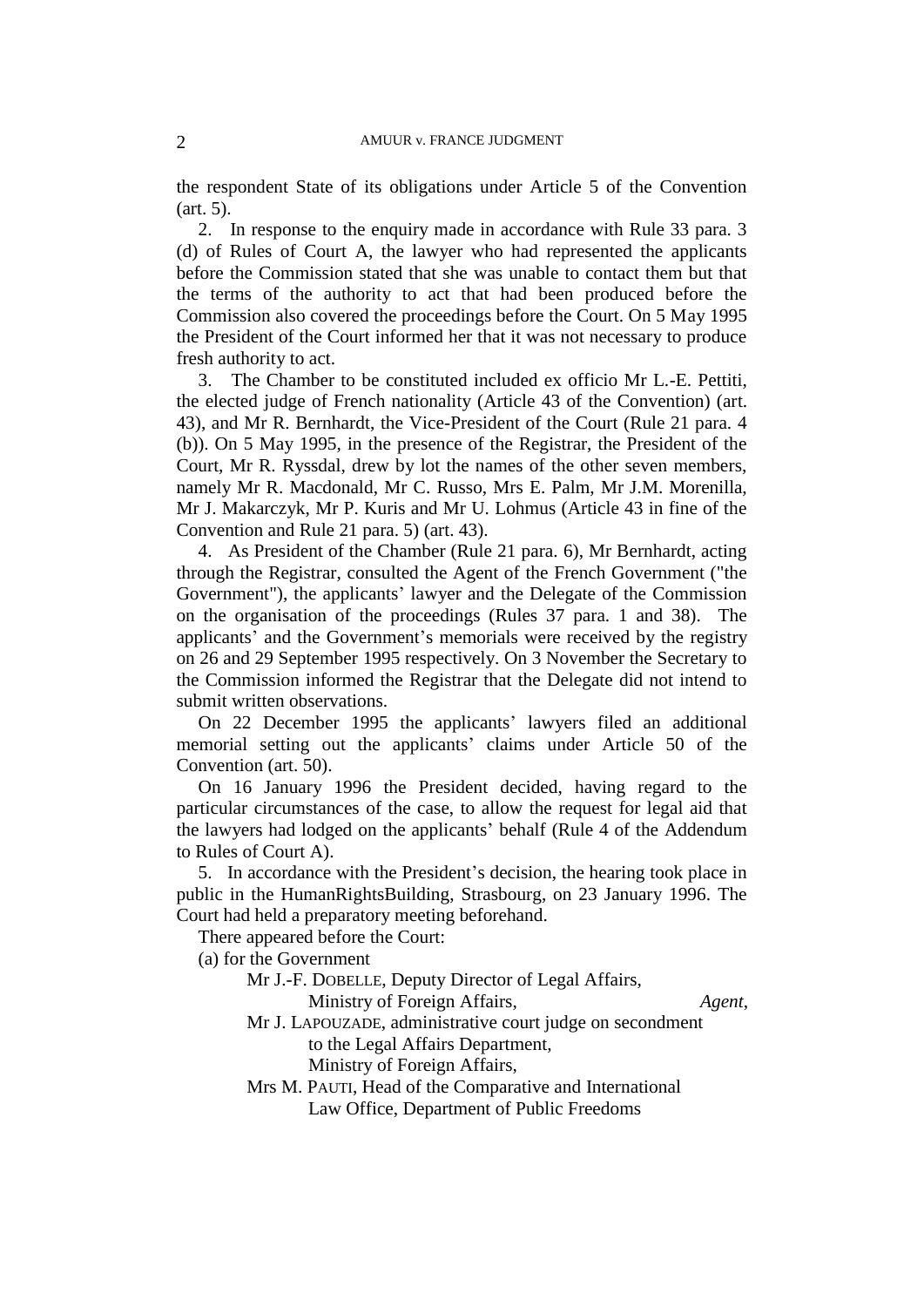AMUUR v. FRANCE JUDGMENT 3

| and LegalAffairs, Ministry of the Interior,                        | Advisers; |
|--------------------------------------------------------------------|-----------|
| (b) for the Commission                                             |           |
| Mr A. WEITZEL,                                                     | Delegate; |
| (c) for the applicant                                              |           |
| Ms P. TAELMAN, avocate,                                            |           |
| Ms D. MONGET-SARRAIL, avocate,                                     |           |
| Ms L. ROQUES, avocate,                                             | Counsel.  |
| The Court heard addresses by Mr Weitzel, Ms Taelman, Ms Roques and |           |

Mr Dobelle. The applicants' lawyers produced documents at the hearing.

AS TO THE FACTS

# I.CIRCUMSTANCES OF THE CASE

6. The applicants, Mahad, Lahima, Abdelkader and Mohammed Amuur, are Somali nationals. They are brothers and sister born respectively in 1970, 1971, 1973 and 1975.

# **A. Refusal of leave to enter French territory and of applications for refugee status**

7. The applicants arrived at Paris-OrlyAirport on 9 March 1992 on board a Syrian Airlines flight from Damascus (Syria), where they had stayed for two months after travelling there via Kenya. They asserted that they had fled Somalia because, after the overthrow of the regime of President SiyadBarre, their lives were in danger and several members of their family had been murdered. Five of their cousins and thirteen other Somali nationals (including eleven children) also arrived, some on the same flight and others from Cairo on 14 March. However, the airport and border police refused to admit them to French territory, on the ground that their passports had been falsified, and held them at the Hôtel Arcade, part of which had been let to the Ministry of the Interior and converted for use as a waiting area for OrlyAirport.

According to the applicants, police officers would drop them off at the airport's Espace lounge very early in the morning and take them back to the Hôtel Arcade in the evening.

8. On 12 March, in accordance with Article 12 of Decree no. 82-442 of 27 May 1982 (see paragraph 16 below), the Minister of the Interior considered an application by the applicants for leave to enter under the right of asylum.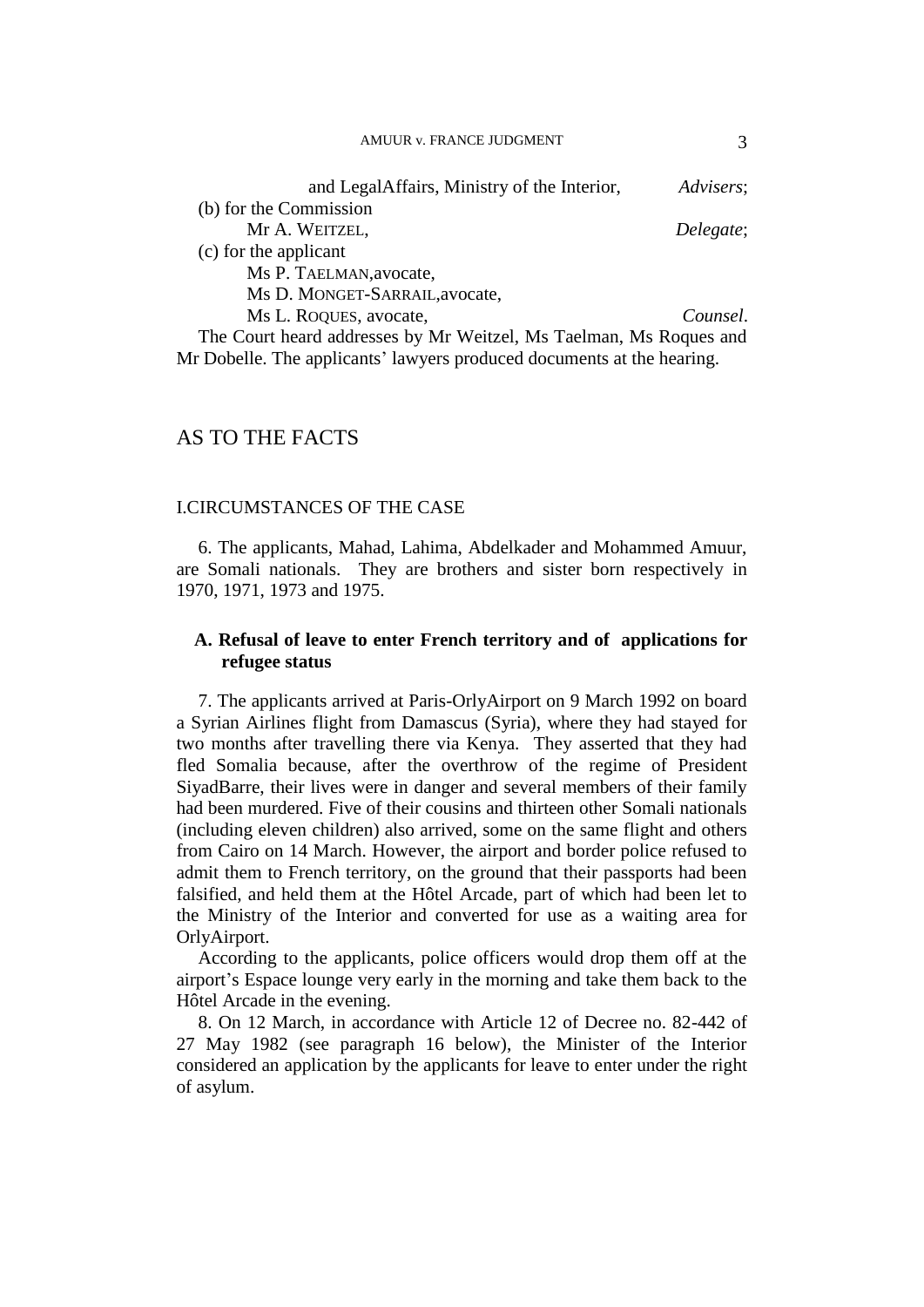The applicants were granted legal aid as from 24 March, when CIMADE, a humanitarian organisation, which had in the meantime inquired about their situation, put them in contact with a lawyer.

9. On 25 March the applicants asked the French Office for the Protection of Refugees and Stateless Persons ("the OFPRA") to grant them refugee status pursuant to the Geneva Convention of 28 July 1951. On 31 March the OFPRA ruled that it lacked jurisdiction because the applicants had not obtained a temporary residence permit.

10. On 26 March the applicants applied to the urgent applications judge at the Créteil tribunal de grande instance at short notice seeking an order for their release from confinement at the Hôtel Arcade, which, they asserted, constituted a flagrantly unlawful act (voie de fait).

#### **B. The applicants' return to Syria**

11. On 29 March at 1.30 p.m., after the Minister of the Interior had refused them leave to enter, the applicants were sent back to Syria, which, according to the Government, had agreed to take them. The other eighteen Somali nationals (see paragraph 7 above), who had not been sent back, were recognised as political refugees by the OFPRA in a decision of 25 June 1992.

On 10 June the United Nations High Commissioner for Refugees ("the HCR") sent the Ministry of the Interior the following fax:

"The four persons were allowed to re-enter Syrian territorywithout difficulty, the French Embassy having obtained guaranteesto that effect from the relevant Syrian authorities. The fourSomali nationals were supposed to get in touch with our officelater for their status to be determined, but to date we haveheard nothing from them. We shall keep you informed of anyfurther developments."

Before the Commission the applicants alleged that these guarantees had been given after their expulsion from France.

The Government stated at the hearing before the Court that on 29 July 1992 they had received from the HCR a further fax, worded as follows:

"The Damascus delegation of the United Nations High Commissionerfor Refugees has just informed us that the four members of theAmuur family had recently been recognised as refugees by the HCR,under paragraph 68 of its Statute ... As Syria grants asylum topersons recognised as refugees by the HCR under its Statute,these Somali nationals were not in danger of being refused entryand sent to their country of origin."

# **C. The order of the Créteil tribunal de grande instance**

12. On 31 March the Créteil tribunal de grande instance issued an order under the expedited procedure in which it ruled that the applicants'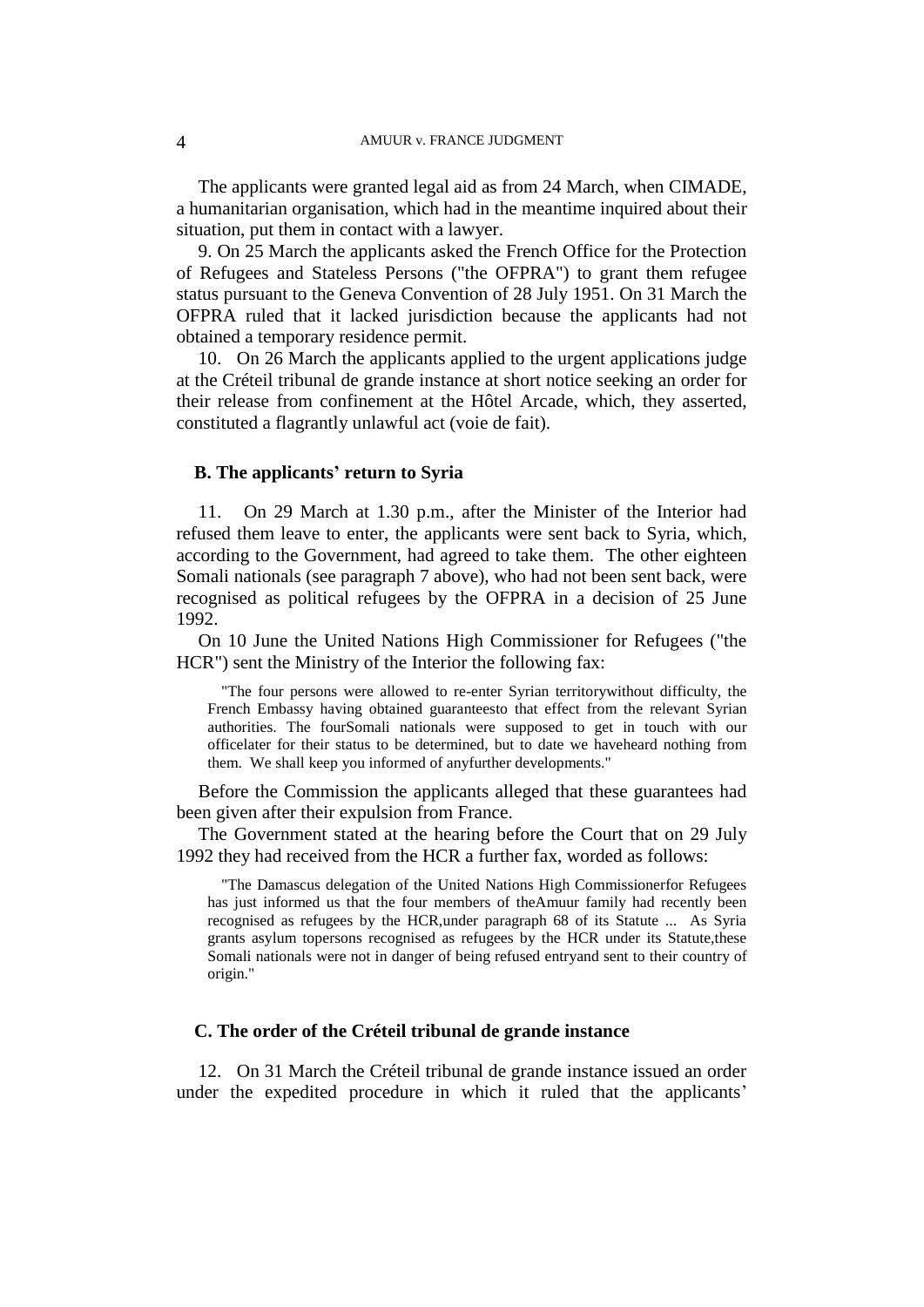detention was unlawful and directed that they be released. The relevant part of the court's decision reads as follows:

"Although the lawfulness of refusals to admit aliens ... cannotbe reviewed by an urgent applications judge, ... the currentdetention by order of the Minister of the Interior on premiseswhich are, moreover, not situated in the international zone, isnot provided for by any legislation, as is indeed implicitlyacknowledged by the Minister of the Interior.

Furthermore, under the legislative and constitutional provisionscurrently applicable in France, detention may not be ordered bythe administrative authorities in cases other than those providedfor in Article 35 bis of the 1945 Ordinance, which in any eventmakes such detention subject to supervision by the ordinary courts.

In French law as it stands at present, therefore, and whateverthe factual circumstances surrounding the entry of the aliensconcerned, the applicants must be considered to have beenarbitrarily deprived of their liberty; it follows that aflagrantly unlawful act is being committed which it is the dutyof the urgent applications judge to bring to an end.

The Minister of the Interior is accordingly ordered to release the applicants."

No appeal against the above order was lodged by State Counsel's Office.

## **D. The appeal to the Refugee Appeals Board**

13. In the meantime, on 30 March, the applicants had appealed to the Refugee Appeals Board. They sought a ruling that the Minister of the Interior's decision refusing them leave to enter French territory and the order that they be sent back to Syria were contrary to section 5 (b) of the Law of 25 July 1952 on the suspensive effect of appeals to the Appeals Board, Article 31 para. 1 of the Geneva Convention, which prohibited the imposition of criminal penalties for the unlawful entry or residence of refugees, and Article 33 para. 1 of the same Convention, which prohibited turning away a refugee to a country where his life would be in peril.

14. On 17 April 1992 the Appeals Board found against the applicants. It ruled that the decisions to remove them from French territory were not incompatible with the rule that appeals had a suspensive effect as the appeal had been lodged after the decisions had been carried out, the applicants had not been prosecuted and the French Government had obtained assurances concerning the applicants' life and liberty from the Syrian authorities.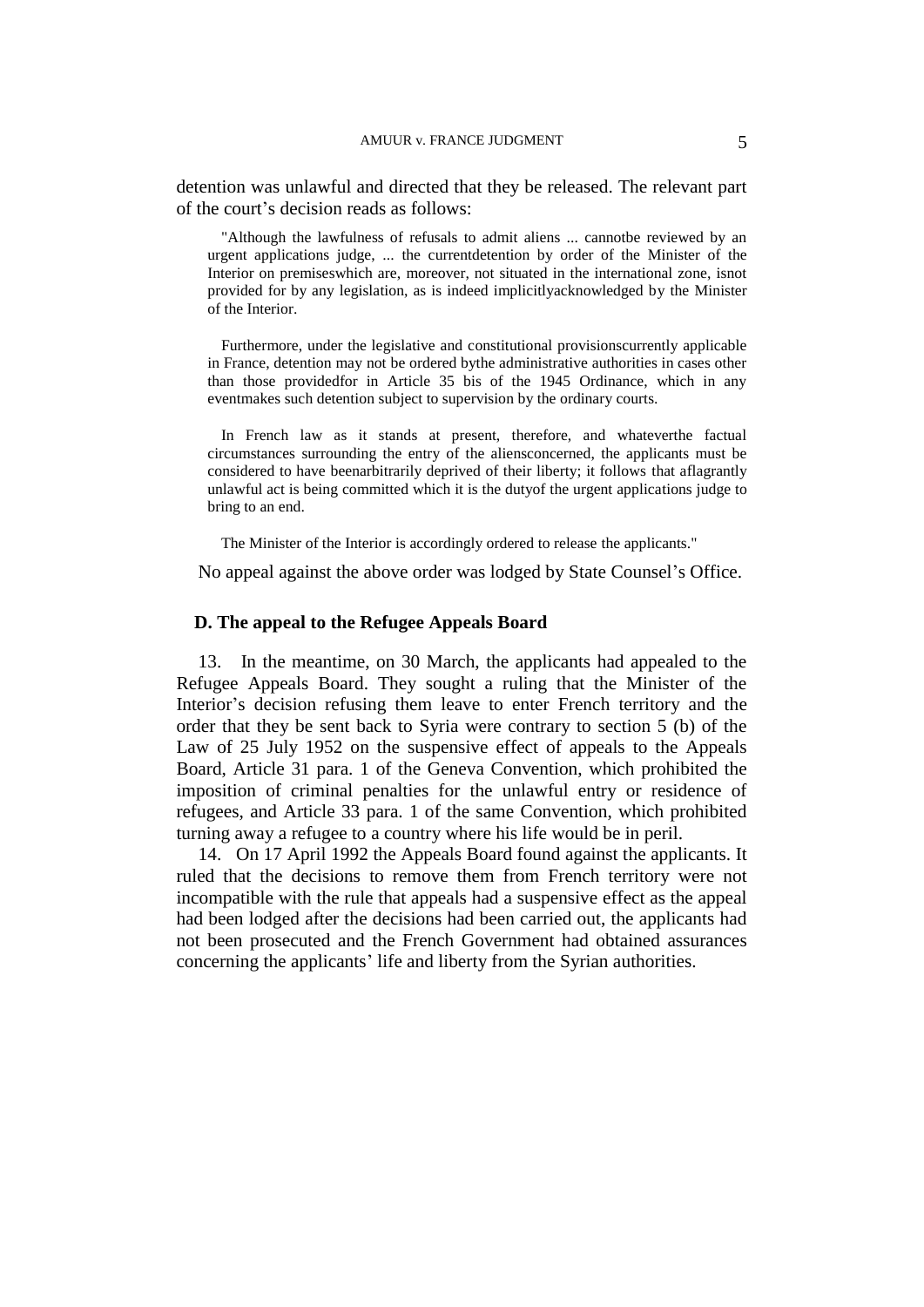# II. RELEVANT DOMESTIC LAW

## **A. Applications for refugee status**

15. Under a circular from the Prime Minister dated 17 May 1985, on asylum-seekers, the temporary admission to France of aliens seeking asylum requires the issue of two documents in turn: a temporary residence permit "for the purpose of making an application to the OFPRA", valid for one month, and a receipt bearing the words "Asylum applied for", valid as a temporary residence and work permit for three months and renewable. However, an application to the OFPRA can be made only by persons given leave to enter French territory, and the decision to admit an alien is left to the discretion of the Minister of the Interior.

16. Under the procedure laid down in Decree no. 82-442 of 27 May 1982, which was in force at the material time, "Where immigration control is carried out by officers of the national police, any decision to refuse an alien leave to enter France shall be taken ... by the officer in charge of the checkpoint ..."; Article 12 of the decree provides: "Where an alien arriving at the border asks for asylum, a decision to refuse leave to enter France may be taken only by the Minister of the Interior, after the Minister of Foreign Affairs has been consulted." It was the Minister of the Interior's practice to request the opinion, on an advisory basis, of the representative of the HCR.

17. Article 5, third paragraph, of Ordinance no. 45-2658 of 2 November 1945 on the conditions of aliens' entry into France and residence there provides:

"Every refusal of leave to enter must be conveyed in a writtendecision, ... setting out reasons specific to the facts of thecase, one copy of which shall be given to the person concerned.An alien who has been refused entry shall be given theopportunity to inform or have informed the person whom he hassaid he intended to visit, his consulate or the lawyer of his choice."

Law no. 89-548 of 2 August 1989 added to the foregoing provisions the following paragraph, which was applicable at the material time:

"In no circumstances may refusal of entry give rise torepatriation against the will of the person concerned before oneclear day has elapsed. An alien who has been refused leave toenter may be held on premises not under the authority of theprison service and for the time strictly necessary to arrange hisdeparture, as provided in Article 35 bis."

18. Article 35 bis of the Ordinance of 2 November 1945, in force at the material time, provided:

"An alien may be held, if this is absolutely necessary, by areasoned written decision of the Prefect, on premises not underthe authority of the prison service and for the time strictlynecessary to arrange his departure, where: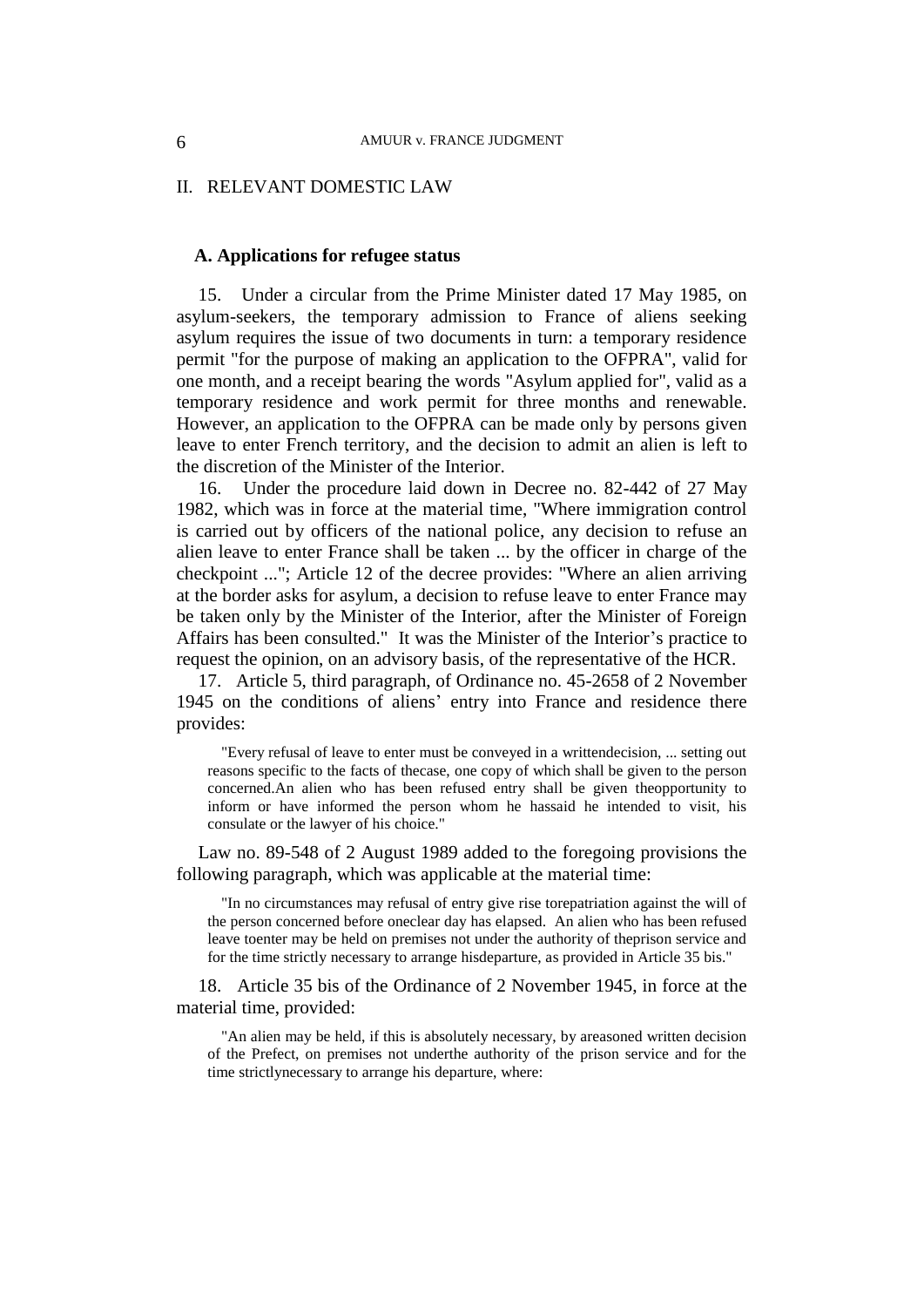1. he is not able to comply immediately with a decision torefuse him leave to enter French territory; or

2. being subject to a deportation order, he is unable to leaveFrench territory immediately; or

3. being due to be expelled, he is unable to leave French territory immediately.

For the application of sub-paragraph 1 of this Article, thePrefect may authorise an official having the status of a seniorlaw-enforcement officer (officier de police judiciaire) to signthe decision on his behalf.

State Counsel shall be informed of the decision immediately.

The alien shall immediately be informed of his rights through aninterpreter if he does not understand French.

When twenty-four hours have elapsed from the decision to hold,the case shall be brought before the President of the tribunaldegrande instance or a judge designated by him, who, afterhearing the person concerned in the presence of his lawyer, ifany, or after the lawyer has been duly informed, shall make anorder for one or more of the supervision and control measuresnecessary to ensure his departure listed below:

Surrender to the police or gendarmerie of all identity documents,in particular his passport, in exchange for a receipt valid asproof of identity;

Compulsory residence in a specified place;

In exceptional cases, holding for a further period on thepremises mentioned in the first paragraph of this Article. Theextension order shall run from the expiry of the twenty-four-hourperiod laid down in this paragraph.

These measures shall cease to apply at the latest when six dayshave elapsed since the issue of the order mentioned above."

#### **B. Holding in the international zone**

#### *1. The circular of 26 June 1990*

19. At the material time the practice of holding in the international zone, also called the transit zone, was the subject of a circular from the Minister of the Interior (unpublished) of 26 June 1990 on the procedures for refusing aliens leave to enter France. The relevant passages of the circular read as follows:

"... An alien who has been refused leave to enter and is waitingto be sent away has the right to freedom of movement inside theinternational zone, where such a zone exists and has facilitiessuitably adapted to the types of surveillance and accommodationrequired for the alien in question. If so, it will be necessaryto provide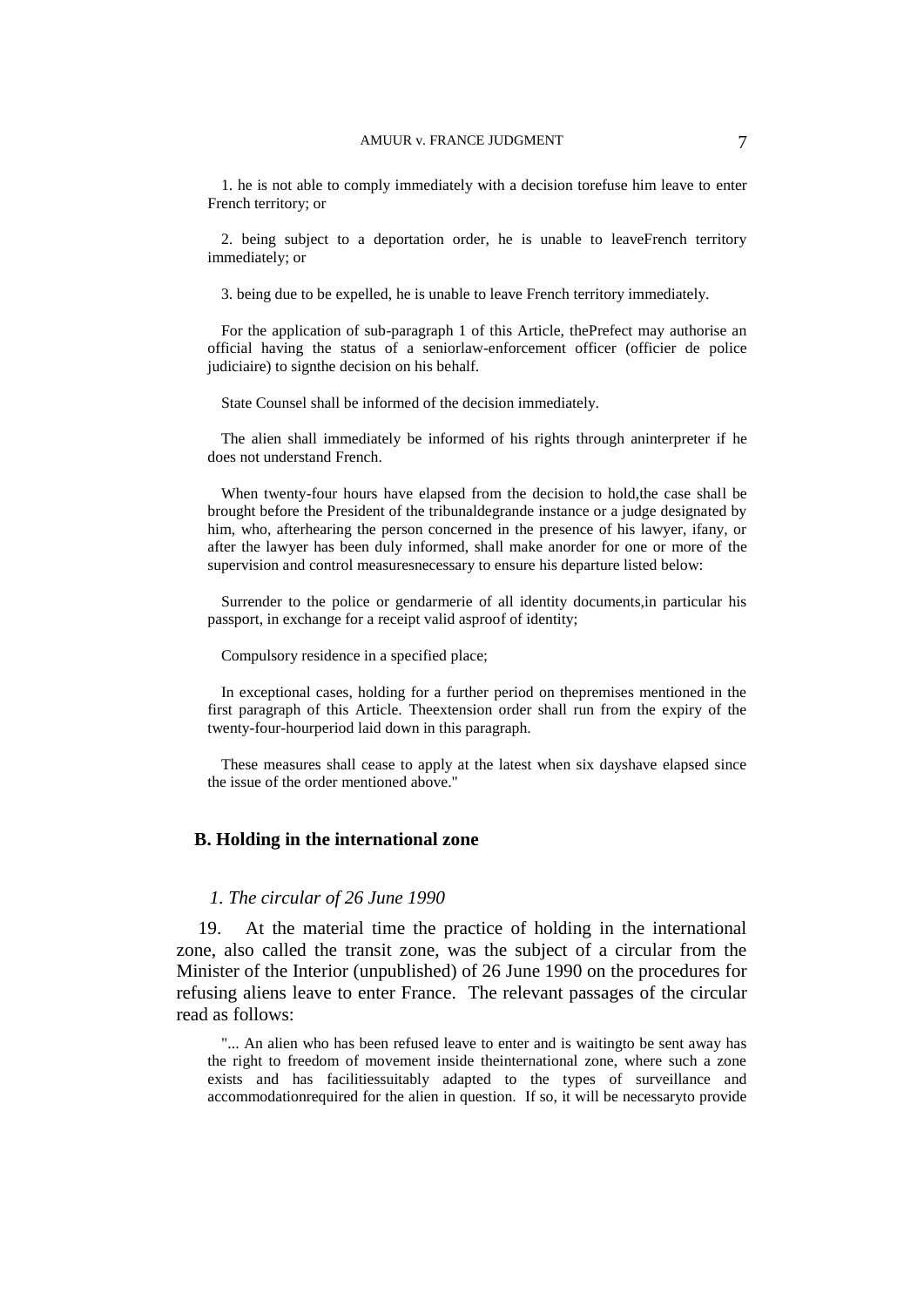#### 8 AMUUR v. FRANCE JUDGMENT

accommodation and take the necessary measures toensure that he does not enter French territory

III.2.1. Holding in the international zone

In practice international zones are to be found mainly at certainports and airports.

At airports the international zone means the sealed-off area (orone that can be sealed off) used for the arrival of internationalflights and situated between the passengers' point of arrival andthe police checkpoints.

Alternatively, a hotel situated in the immediate proximity of theport or airport may be used to accommodate aliens refused entryto whom Article 35 bis of the Ordinance of 2 November 1945 hasnot been applied, but transfer thereto shall not be deemed toconstitute entry into the territory. The aliens concerned shallbe informed of the above conditions.

...

Where aliens who have been refused leave to enter are held in theinternational zone, the immigration control authorities shallcarry out appropriate surveillance, but this may in nocircumstances take the form of total isolation in a locked room.

III.2.3. Aliens' rights

...

Consequently, in all cases, an alien who has been refused entrywill have the possibility, once the relevant decision has beentaken, of informing or sending word to the person living at theaddress to which he has indicated that he intends to travelaccording to the statements recorded at the time of notification,to his consulate or to a lawyer of his own choice. In practice,the services that have refused entry will be responsible forenabling the alien concerned to communicate with the personslisted above. You will therefore allow him access to a telephoneand let him use it to seek the information he may require, itbeing understood that calls outside France will not be permittedand that the conversation must remain reasonable in length.

...

III.2.5. Asylum-seekers

...

While it is not necessary to describe the procedure forprocessing an application for asylum at the frontier, no orderfor administrative detention may be issued in respect of

...

...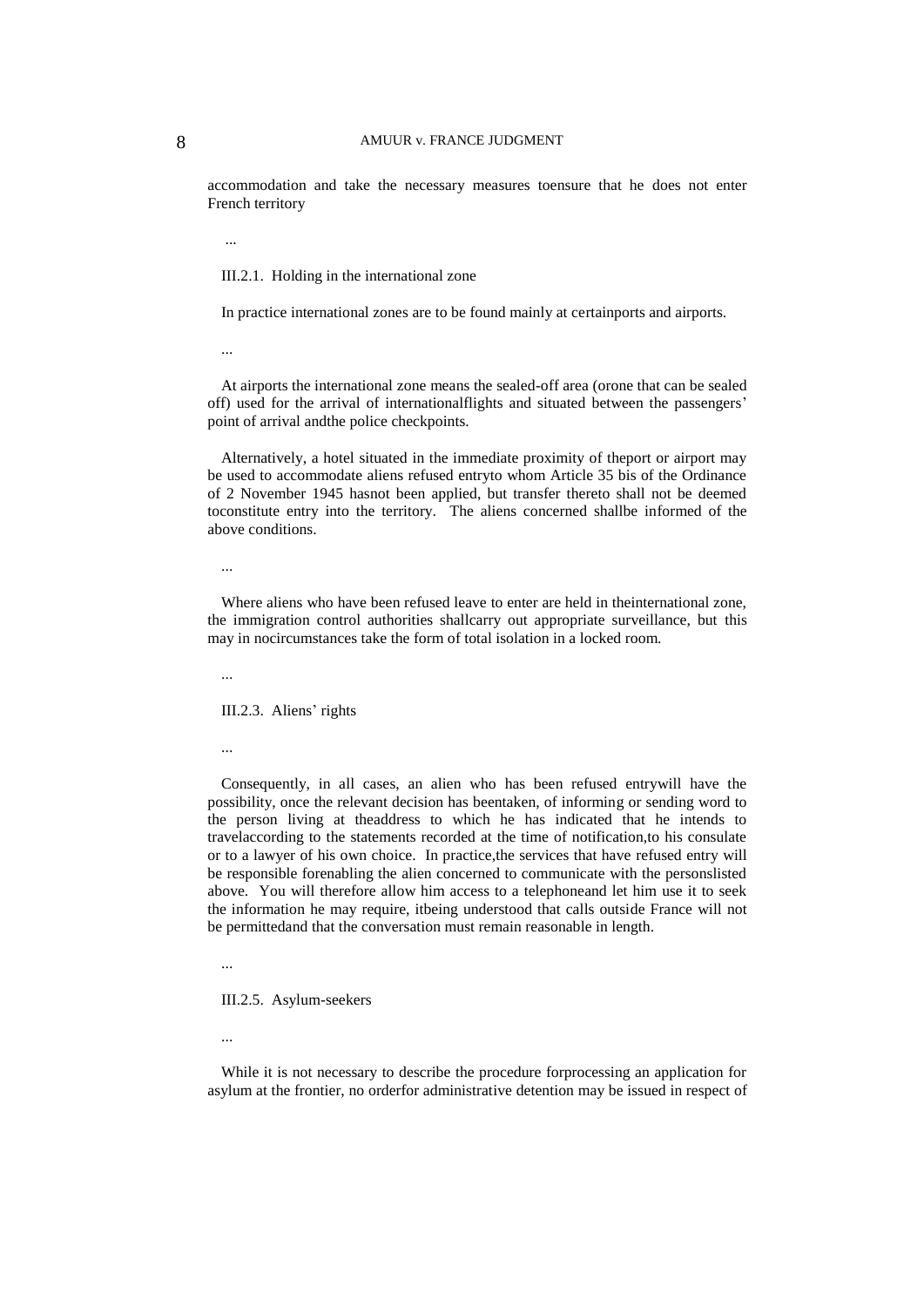theperson concerned until a refusal of leave to enter, if thereisone, has been served on him.

Where an alien declares that he seeks political asylum when hehas already been served with refusal of leave to enter, but hasnot yet entered the territory, the request shall be regarded asan application for asylum at the frontier and brought as soon aspossible to the attention of the Department of Public Freedomsand Legal Affairs which, after investigating the case, will makeknown the decision taken pursuant to the provisions of Article 12of Decree no. 82-442 of 27 May 1982.

..."

#### *2. The Law of 6 September 1991*

20. The Law of 6 September 1991 amending the Ordinance of 2 November 1945 on aliens' conditions of entry into France and residence there was the first attempt to legislate on the question of transit zones. When the draft version of section 8 of the Law of 6 September 1991 was presented to Parliament, the Minister of the Interior declared: "aliens in that situation are not detained (retenus), since they are not on French territory, as they are free to leave at any time" (Official Gazette, 19 December 1991, p. 8256).

Section 8 (1) of the Law inserted into the above-mentioned Ordinance an Article 35 quater, which provided:

"... an alien who has been refused leave to enter Frenchterritory at an airport or port, or who has sought asylum there,may be held in the transit zone of that airport or port for thetime strictly necessary to arrange his departure or to considerhis application for leave to enter the territory, and for notmore than twenty days. This zone, whose limits shall be laiddown in a decision of the Prefect, shall extend from the pointsof embarkation or disembarkation on French territory to thecheckpoints for persons entering and leaving the territory. Itmay be enlarged to include within its perimeter one or moreplaces of accommodation ... The order to hold in the transitzone shall be made in a reasoned written decision of the head ofimmigration control or an official having the rank of sergeantdesignated by him. This decision shall be entered in a registerrecording the alien's civil status and the holding conditions;... the alien shall be free to leave the transit zone at any timefor any foreign destination of his choice ..."

#### *3. The Constitutional Council's decision of 25 February 1992*

21. The Constitutional Council, on an application by the Prime Minister under Article 61 of the Constitution, ruled on 25 February 1992 that section 8 of the Law of 6 September 1991 was unconstitutional for the following reasons:

"It should be noted in this connection that holding an alien inthe transit zone under the conditions laid down in Article 35quater (I), inserted in the Ordinance of 2 November 1945 bysection 8 (1) of the referred law, does not entail a degree ofrestriction of movement comparable with that which would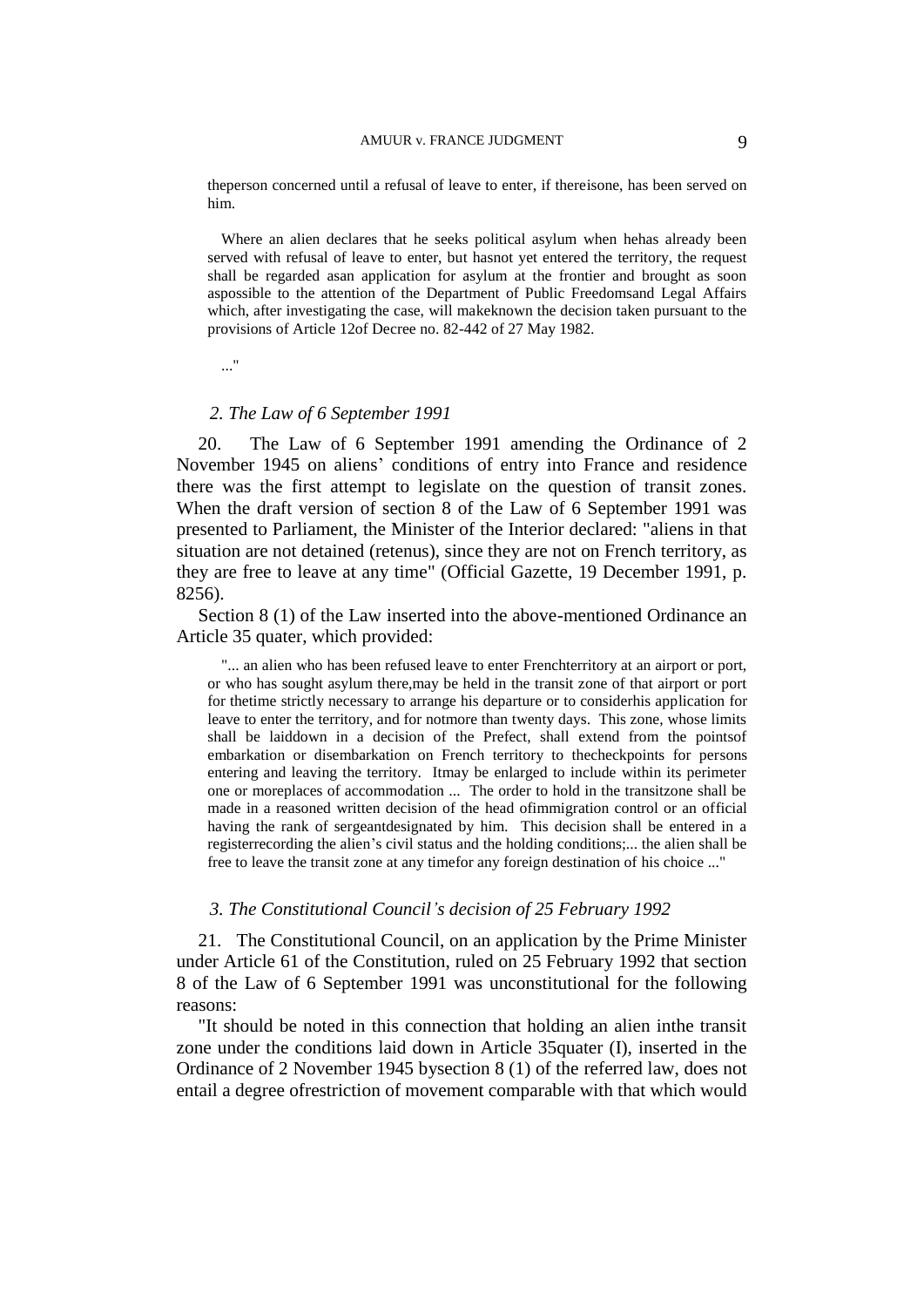resultfrom placing him in a detention centre under Article 35 bis ofthe Ordinance.

However, holding an alien in the transit zone does nevertheless,through the combined effect of the degree of restriction ofmovement it entails and its duration, impinge on the personalliberty of the person concerned within the meaning of Article 66of the Constitution. Although the power to order an alien to beheld may be conferred by law on the administrative authorities,the legislature must make appropriate provision for the courtsto intervene, so that they may carry out their responsibilitiesand exercise the supervisory power conferred on them.

Whatever the safeguards under the provisions of Article 35 quateras regards the holding of aliens in the transit zone, thoseprovisions contain no requirement that the courts must interveneto decide whether or not a person should be held for longer, suchas would enable them to determine, on the facts of the case,whether such a measure was necessary. In any event, a personcannot be held for more than a reasonable period.

It follows that, as it confers on the administrative authoritiesthe power to hold an alien in the transit zone for a lengthyperiod, without providing for speedy intervention by the courts,Article 35 quater, as inserted into the Ordinance of2 November 1945 by section 8 (1) of the referred law, is, as itstands, unconstitutional."

# *4. The judgment of the Paris tribunal de grande instance of 25 March 1992*

22. On 25 March 1992 the Paris tribunal de grande instance, giving judgment in an action for damages brought by three asylum-seekers who had been held in the international zone, in the Hôtel Arcade at RoissyAirport, ruled as follows:

"... holding an alien on the premises of the HôtelArcade,given the degree of restriction of movement it entails andits duration - which is not laid down by any provision anddepends solely on an administrative decision, without anyjudicial supervision whatsoever - impinges on the libertyof the person concerned. Total deprivation of freedom tocome and go is not necessary for an infringement of thatfreedom to be made out; it is enough if, as in the instantcase, a person's liberty has been seriously restricted asa result of the relevant decision.

... we reject as ill-founded the defendant's submissionthat the complaint of an interference with personal libertyshould be dismissed because the alien was merely preventedfrom entering France, as he was detained in a place whichhad to be regarded as an 'extension' of the airport'sinternational zone. No evidence has been adduced of theexistence of any provision of national or international lawconferring any extraterritorial status on all or part ofthe premises of the Hôtel Arcade - which lies, moreover,outside the airport's perimeter and the area under customscontrol.

... as matters stand, this zone, which is a legal fiction,cannot be exempted from the fundamental principles ofpersonal liberty.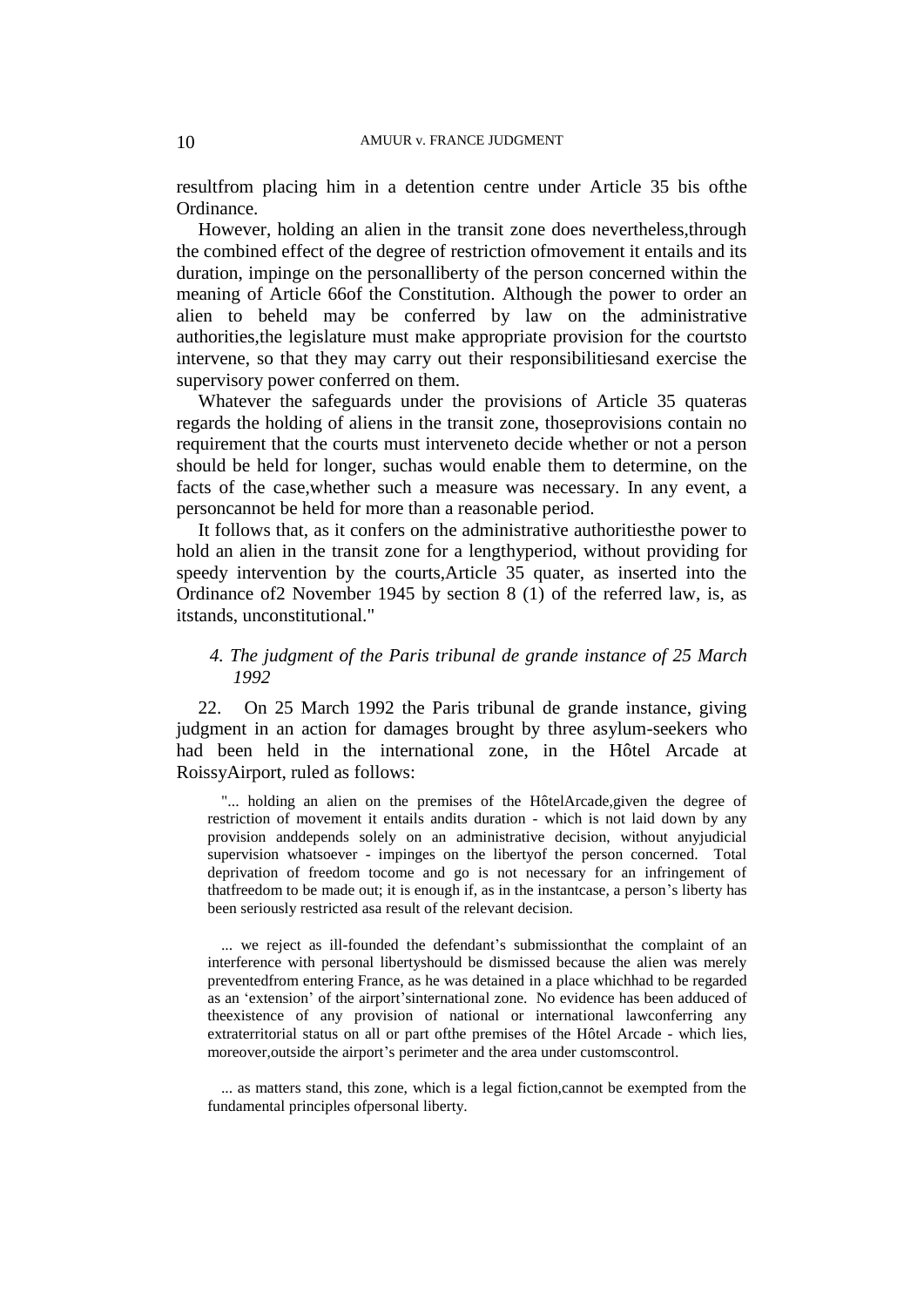... the indisputable prerogative of the administrativeauthorities, who in the field of immigration control haveexclusive authority to refuse leave to enter Frenchterritory even, subject to the conditions set out inArticle 12 of the Decree of 27 May 1982, in the case of anapplication for asylum - does not, however, allow theMinister of the Interior to restrict the liberty of analien save in the circumstances and under the conditionsprescribed by law.

... under present French legislation on aliens, theadministrative authorities may not temporarily deprive analien of his freedom to come and go except in thecircumstances and in accordance with the procedures laiddown in Article 5 (last paragraph) and Article 35 bisofthe Ordinance of 2 November 1945. These provisions apply,in particular, to refusal of leave to enter France. Theyfix the maximum period of administrative detention(rétention) and provide that it cannot be extended beyondtwenty-four hours without the authorisation of thePresident of the tribunal de grande instance.

... in the absence of any specific rules governing the holdingof an asylum-seeker in the international zone for the timestrictly necessary for the administrative authorities to considerwhether his application is admissible, those authorities are not,moreover, entitled to invoke to their advantage a necessary,general right to hold an alien in that supervised zone."

State Counsel's Office appealed against the above judgment to the Paris Court of Appeal. However, on 23 September 1992 the case was struck out of the list on the ground that the appellant had not submitted final pleadings within the time-limit.

## *5. The Law of 6 July 1992*

...

23. Following the above-mentioned decision of the Constitutional Council (see paragraph 21 above), Parliament adopted Law no. 92-625 of 6 July 1992, which was itself amended by Law no. 94-1136 of 27 December 1994. This text, which - like the previous version (see paragraph 20 above) - inserted an Article 35 quater into the Ordinance of 2 November 1945, provides:

"I. An alien who arrives in France by rail, sea or air and who(a) is refused leave to enter French territory or (b) applies forasylum may be held in a waiting zone situated at a railwaystation open to international traffic and designated byregulation, a port or an airport, for the time strictly necessaryto arrange his departure and, if he is an asylum-seeker, toinvestigate whether his application is manifestly ill-founded.

He shall be informed immediately of his rights and duties, ifnecessary through an interpreter. This shall be recorded in theregister mentioned below, which shall be countersigned by theperson concerned.

The limits of the waiting zone shall be laid down by the State'srepresentative in the département. It shall extend from thepoints of embarkation or disembarkation to the immigrationcontrol checkpoints. It may include within its perimeter, ornear the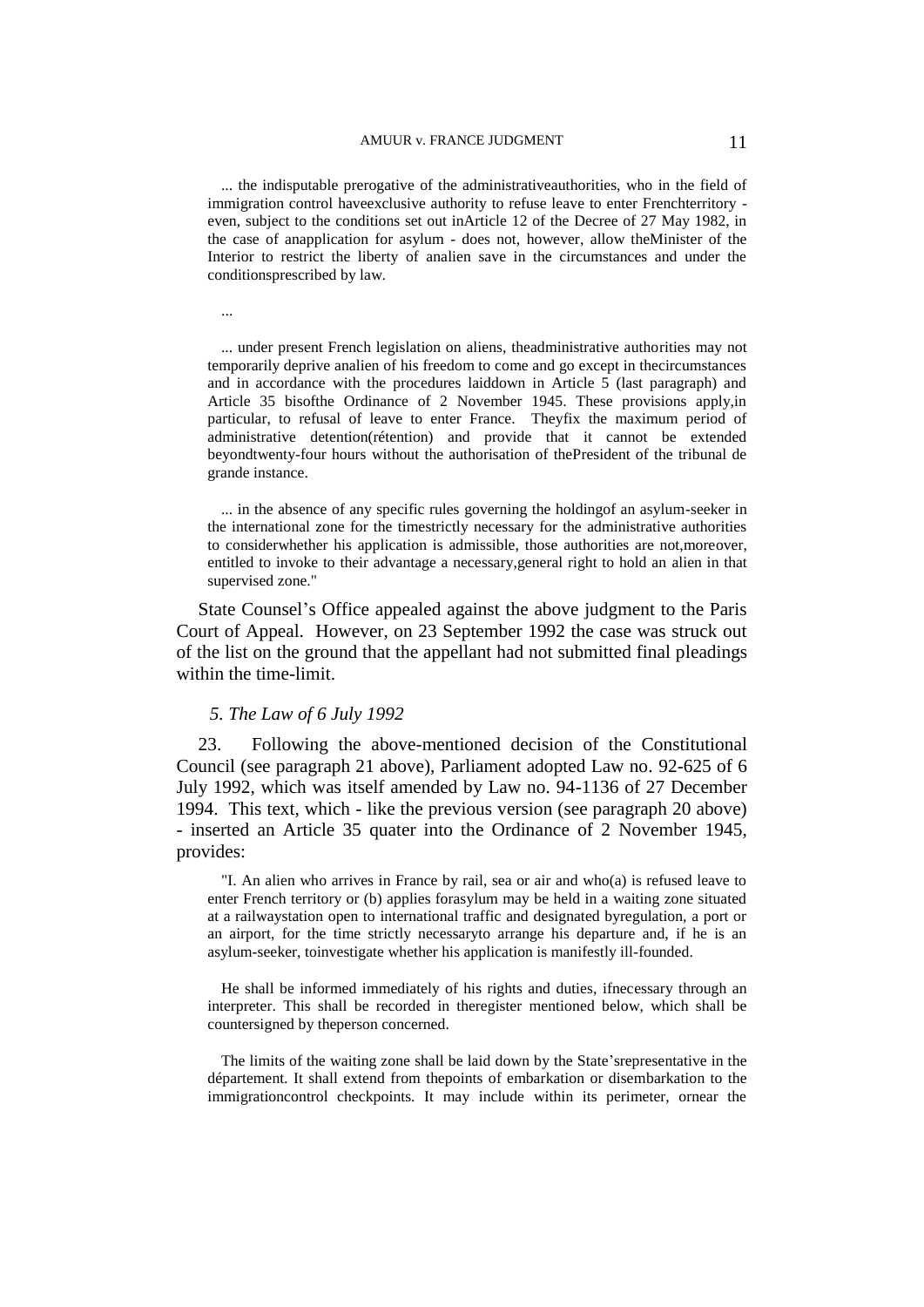station, port or airport, one or more places ofaccommodation providing the aliens concerned with hotel-type services.

II. The order to hold in the waiting zone, for a period whichmay not exceed fortyeight hours, shall be made in a reasonedwritten decision of the head of immigration control or anofficial having the rank of sergeant designated by him. Thisdecision shall be entered in a register recording the alien'scivil status and the date and time when the decision to hold wasserved on him. State Counsel shall be informed of the decisionwithout delay. It may be renewed under the same conditions andfor the same period.

The alien shall be free to leave the waiting zone at any time forany destination situated outside France. He may request theassistance of an interpreter and a doctor and communicate witha lawyer or any person of his choice.

III. Holding in the waiting zone after four days have elapsedsince the initial decision may be authorised, by the Presidentof the tribunal de grande instance, or a judge delegated by him,for a period not exceeding eight days. The administrativeauthority shall set out in its application the reasons why it hasnot been possible to repatriate the alien or, if he has appliedfor asylum, to admit him, and the time necessary to ensure hisdeparture from the waiting zone. The President of the tribunaldegrande instance or his delegate shall give a ruling in theform of an order, after hearing the person concerned in thepresence of his lawyer, if any, or after the lawyer has been dulyinformed. The alien may request the President or his delegateto assign him a lawyer under the legal-aid scheme. He may alsoask the President or his delegate for the assistance of aninterpreter and for a copy of his file. The President or hisdelegate shall rule at the seat of the tribunal de grandeinstance, except in the districts designated by decree issuedafter consultation of the Conseild'Etat. In such a case,without prejudice to the application of Article 435 of the NewCode of Civil Procedure, he shall give his ruling in public ina hearing room specially created inside the perimeter of thestation, port or airport.

An appeal shall lie against the order to the President of theCourt of Appeal or his delegate, who must rule on the appeal, forwhich there is no particular required form, within forty-eighthours. Appeals may be lodged by the person concerned, StateCounsel's Office and the representative of the State in thedépartement. The appeal shall not have suspensive effect.

IV. Exceptionally, holding in the waiting zone may be renewedbeyond twelve days, under the conditions laid down insection III, by the President of the tribunal de grandeinstanceor his delegate, for a period which he shall determine, which maynot exceed eight days.

V. During the whole of the time that the alien is held in thewaiting zone, he shall enjoy the rights set forth in the secondparagraph of section II. State Counsel and, after the first fourdays, the President of the tribunal de grande instance or hisdelegate may visit the waiting zone in order to verify theconditions of his confinement and inspect the register mentionedin section II.

The conditions for access to the waiting zone of the delegate ofthe United Nations High Commissioner for Refugees or hisrepresentatives and humanitarian associations shall be laid downin a decree issued after consultation of the Conseild'Etat.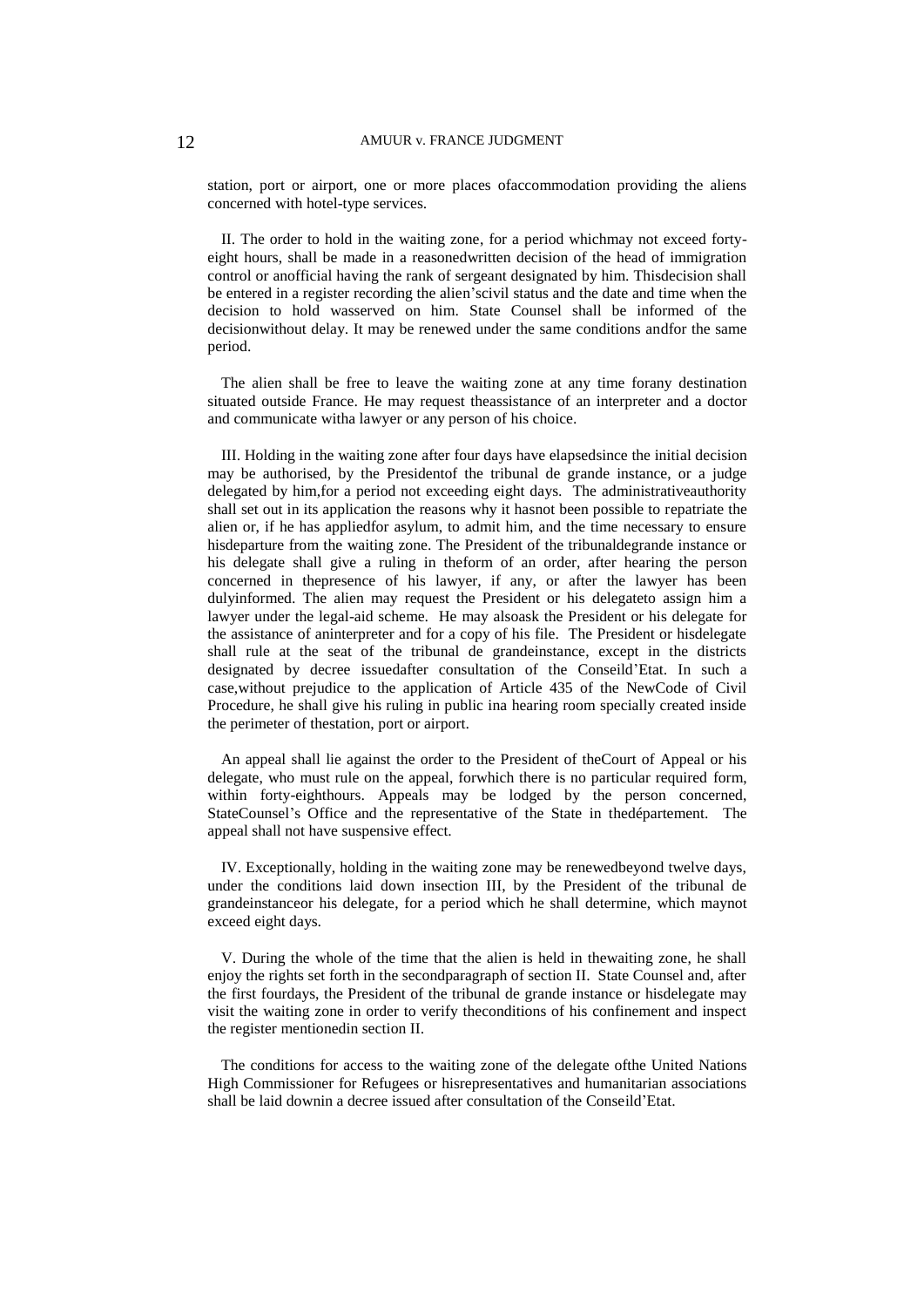VI. Where holding in the waiting zone is not extended beyond thelimit fixed by the last decision to hold, the alien shall beauthorised to enter French territory on an eightday visa. Hemust have left French territory by the time this limit expires,unless he obtains a provisional residence permit or a receipt fora residence permit application.

VII. The provisions of the present Article shall also apply toan alien who is in transit at a station, port or airport, wherethe carrier which was to have conveyed him to his country ofdestination refuses to let him embark or where the authoritiesof the country of destination have refused him leave to enter andhave sent him back to France.

VIII. Where the alien's departure from French territory cannotbe arranged from the station, port or airport to which thewaiting zone where he is being held is attached, he may betransferred to a waiting zone attached to any station, port orairport from which he can leave. Where the transfer decision must be taken within four days fromthe initial decision to hold in the waiting zone, it shall betaken under the conditions laid down in section II of the present Article.

Where transfer is envisaged after four days have elapsed sincethe initial decision to hold, the administrative authority shallinform the President of the tribunal de grande instance or hisdelegate at the time when it applies to them under the conditionslaid down in sections III and IV of the present Article.

In cases where authorisation has been given to prolong or renewholding in the waiting zone, the administrative authority shallinform the President of the tribunal de grande instance or hisdelegate and State Counsel of the necessity of transferring thealien to another waiting zone and carry out that transfer.

For the purpose of determining the length of a prolongation orrenewal of holding in the waiting zone, time shall continue torun notwithstanding a transfer of the alien to another waiting zone."

More precisely, the law of 27 December 1994 extended and relaxed the rules introduced by the Law of 6 July 1992. The procedure laid down in Article 35 quater of the 1945 Ordinance became applicable to aliens arriving in France by rail. The railway stations concerned, which must be "open to international traffic", are designated by an order of the Minister of the Interior and the limits of waiting zones are laid down by the State's representative in the département. In addition, the waiting zone is no longer defined as a disembarkation and control zone, exceptionally extended to immediately adjacent areas; it can now include, either within the perimeter or close to the station, port or airport, one or more places of accommodation providing aliens with hotel-type services. Moreover, in order to avoid all confusion between waiting zones as provided for in Article 35 quater of the 1945 Ordinance and the administrative detention centres mentioned in Article 35 bis thereof, the Law of 27 December 1994 specifies that the premises used for these two categories must be physically distinct and separate.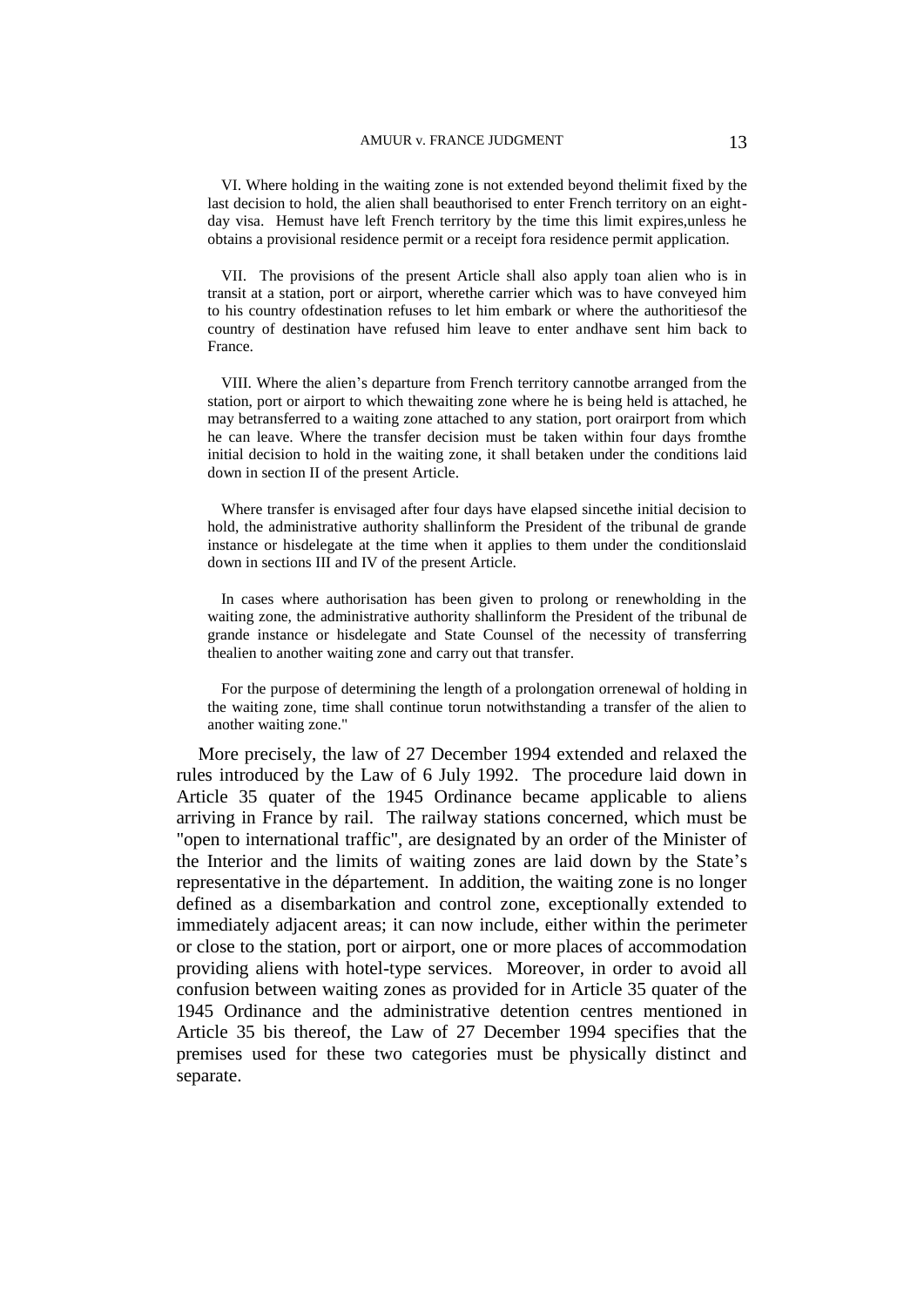#### *6. The Decree of 15 December 1992*

24. Decree no. 92-1333 of 15 December 1992 lays down the procedural rules applicable to actions brought in accordance with Article 35 quater of the Ordinance of 2 November 1945 and provides for legal aid for aliens who are the subject of such proceedings.

Under this decree authorisation to hold an alien in the waiting zone for more than four or twelve days (see paragraph 23 above) must be sought from the President of the tribunal de grande instance having jurisdiction, in a reasoned application, which must be dated, signed and accompanied by all the relevant documents, from the head of the immigration control service. He must inform the alien of his right to choose a lawyer or have one assigned to him under the legal-aid scheme if the alien so requests. The application and the accompanying documents may be inspected by the alien's lawyer as soon as they are received by the registry. They may also be inspected, before the hearing, by the alien himself, who may be assisted by an interpreter if he does not understand French sufficiently well.

#### *7. The Decree of 2 May 1995*

25. Decree no. 95-507 of 2 May 1995 lays down the conditions for access by the HCR delegate or his representatives and by humanitarian associations to the waiting zone of railway stations open to international traffic, ports and airports, as defined by Article 35 quater of the Ordinance of 2 November 1945 (see paragraph 23 above).

In particular, it makes provision for representatives of the HCR and humanitarian associations, whose access to the waiting zone is conditional upon individual authorisation by the Minister of the Interior, to hold confidential interviews with the persons held there, and for these representatives and the Minister of the Interior to meet once a year to discuss the way the waiting zones are run.

# III. WORK DONE BY THE COUNCIL OF EUROPE

# **A. The Parliamentary Assembly's report of 12 September 1991 on the arrival of asylum-seekers at European airports**

26. On 12 September 1991 the Parliamentary Assembly of the Council of Europe drew up a report on the arrival of asylum-seekers at European airports. The report, which briefly surveyed the current situation in six large European airports visited by its author, included the following comments about Roissy-Charles-de-GaulleAirport, Paris: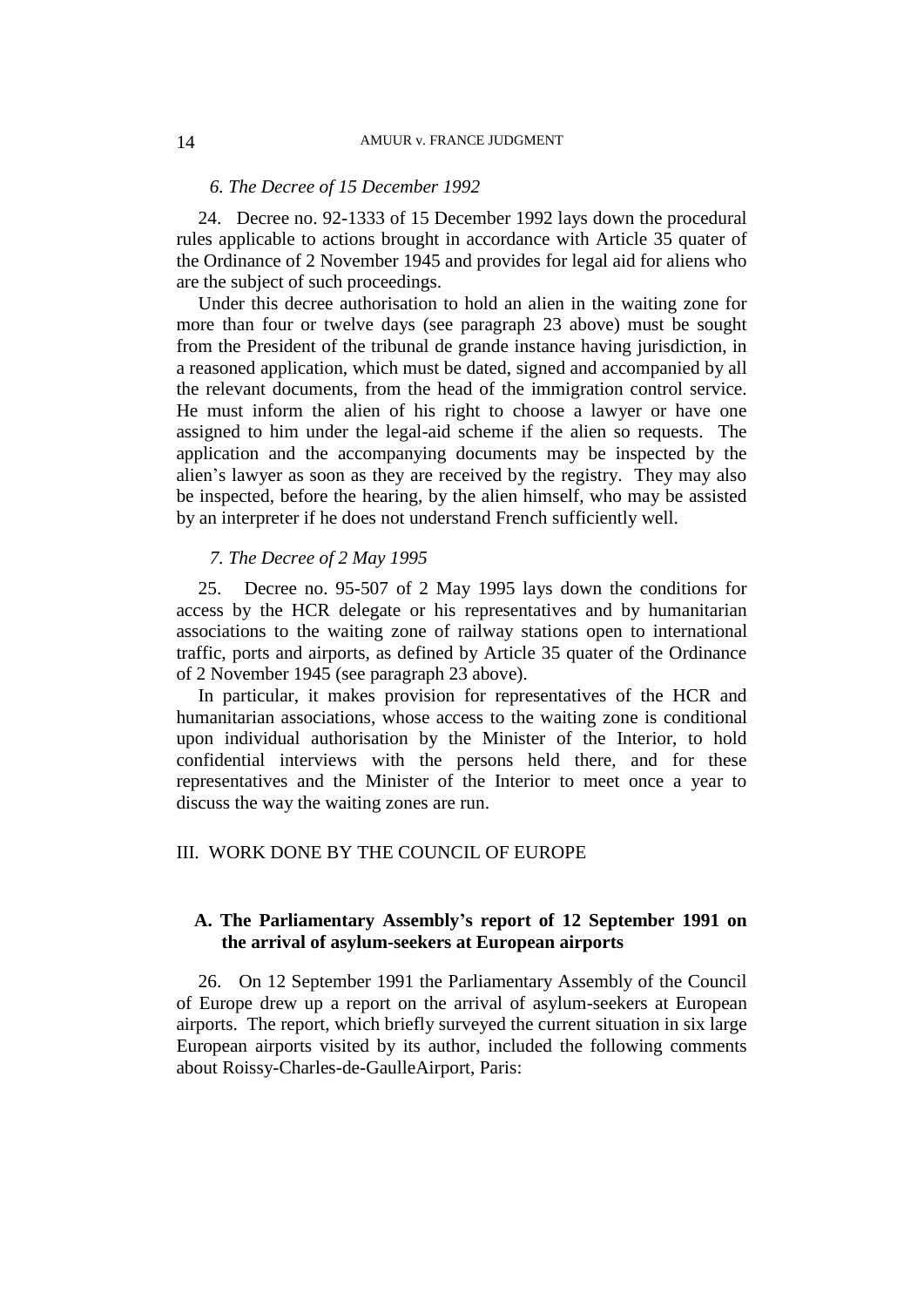"Asylum-seekers present the request for asylum to border policeand the French Office for the Protection of Refugees andStateless Persons (Office français de protection des réfugiésetapatrides (OFPRA)) decides on the refugee status.

Neither interpreters nor legal assistance are available forasylum-seekers immediately after presenting the asylum request:assistance is allowed only after entry into France.

Asylum-seekers are detained in a so-called international zone atthe airport, which means that they are not yet on Frenchterritory and the French authorities are therefore not under alegal obligation to examine the request as they would be if arequest was made by someone already on French territory. Theinternational zone has no legal background and must be consideredas a device to avoid obligations.

During detention, no access to social workers and in fact nocommunication with the outside world exists. Moreover,asylum-seekers do not always have access to telephones. Onpermission from the border police, a chaplain can visitasylum-seekers. No recreational or educational facilities areput at the asylum-seekers' disposal.

No legal basis for detention exists and a maximum term is notprescribed by law. The French authorities claim thatasylum-seekers stay in this zone for a maximum of one week andthat children are seldom held. Some asylum-seekers have claimedto have spent six weeks waiting for the Ministry of the Interiorto decide whether their application is to be passed on to OFPRAorwhether they will be sent back.

Asylum-seekers in the international zone sleep on the floor andon the plastic chairs. The airport provides them with meals andthere are a few showers for their use in the middle of the nightwhen they are not being used by others.

Due to lack of space at the airport itself, the internationalzone is extended to one of the floors of the nearby ArcadeHotel."

# **B. Recommendation No. R (94) 5 of the Committee of Ministers on guidelines to inspire practices of the member States of the Council of Europe concerning the arrival of asylum-seekers at airports, of 21 June 1994**

27. In a recommendation adopted on 21 June 1994 the Committee of Ministers invited the member States of the Council of Europe to apply the following guidelines:

"...

Taking into account that the particular position ofasylum-seekers at the airports may entail specific difficulties,linked to the reception itself as well as the handling of theirrequests;

Considering that, without prejudice to other principlesapplicable in this field, guidelines based on the fundamentalprinciples in the field of human rights should inspire thepractices of member states with regard to the protection ofasylum-seekers at airports, and contribute to the development oflegislation and the establishment of an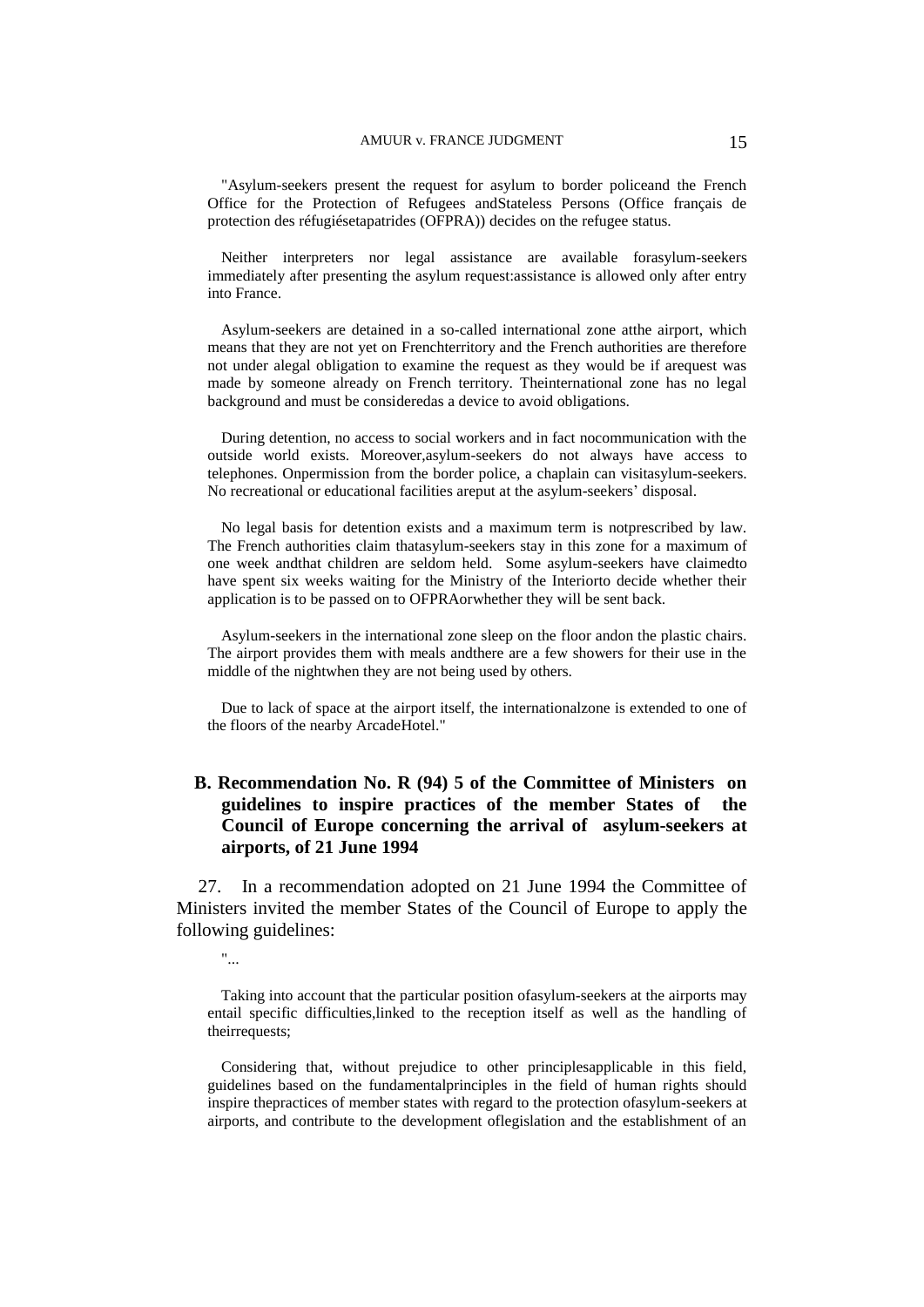administrativeinfrastructure concerning the reception of asylum-seekers in newhost countries,

3. ... each State preserves the possibility of sending anasylum-seeker to a third country subject to respect to theprovisions of the Geneva Convention Relating to the Status ofRefugees, in particular its Article 33, and with respect to theEuropean Convention on Human Rights, in particular its Article 3(art. 3).

...

...

5. The request shall be examined with all diligence required inorder not to prolong the stay of the applicant at the airportbeyond a period strictly necessary for the handling of such arequest.

...

9. When the asylum-seeker has to stay at the border pending adecision, he or she shall be received and accommodated in anappropriate place, whenever possible provided to that effect.

10. The asylum-seeker can be held in such a place only under theconditions and for the maximum duration provided for by law.

..."

# **C. Report of the European Committee for the Prevention of Torture and Inhuman or Degrading Treatment or Punishment of 4 June 1992**

28. During its visit to France from 27 October to 8 November 1991 the European Committee for the Prevention of Torture and Inhuman or Degrading Treatment or Punishment ("the CPT") visited a number of premises for the detention of aliens, including the border police posts at Roissy-Charles-de-GaulleAirport and the Hôtel Arcade.

In its report, adopted on 4 June 1992, it made the following observations in particular:

"However, unlike the position where administrative detention(rétention) is concerned, there seems to be no legislativeprovision for any judicial supervision or statutory limit on thelength of time spent in the waiting zone in respect of personsrefused entry.

... on 1 October 1991 the Government set up a humanitarian aidbody - the International Migration Office ("the OMI").

The CPT wishes to emphasise how important it is that an effectiveappeal should lie against any refusal of leave to enter,particularly in order to protect the persons concerned againstthe risk of being turned away to a State where there are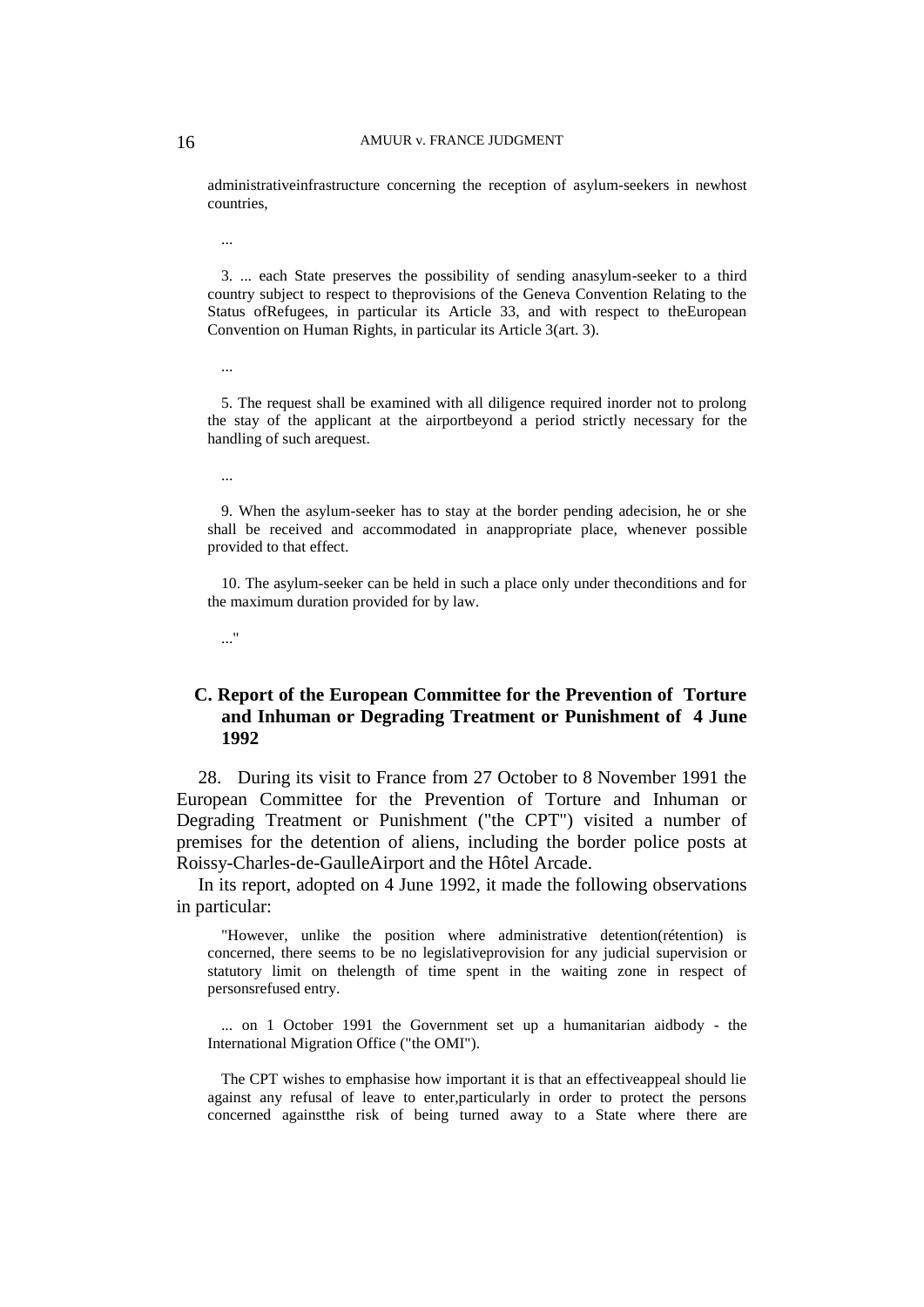seriousreasons to believe they might be subjected to ill-treatment.Consequently, the CPT would like to be given information aboutthe possibility of appealing against a refusal of leave to enter.In addition, it would like to have information about the averagelength of time spent on premises where persons refused entry areheld and the exact role of the OMI."

29. On 19 January 1993 the French Government supplied the CPT with the following information:

"...

2. The situation of persons refused entry: waiting zones in ports and airports

2.1. The Law of 6 July 1992 on waiting zones in ports andairports (Article 35 quater of the Ordinance of 2 November 1945,as amended, see Appendix 10), as was mentioned in the generalremarks above, laid down very precise conditions for the holdingof an alien refused leave to enter the territory.

2.2. The enactment in question affords aliens a number ofsafeguards concerning

(a) the length of time for which persons may be held in the waiting zone: this is strictly supervised by the ordinary courts and may not exceed the "reasonable" time prescribed by law. A court order is needed where a person is to be held for more than four days, and in no circumstances may the twenty-day limit be exceeded. It should be noted in this connection that the original period of twenty days that could elapse before the ordinary courts intervened has been reduced by this Law to four days only. In addition, the total maximum period has been substantially reduced, from thirty days to twenty days;

(b) the physical and legal conditions of holding in the waiting zone: holding a person entails a reasoned written decision of the head of immigration control, which must be entered in a register, the immediate notification of State Counsel and, after four days, a decision by the President of the tribunal de grande instance, the right of those two judicial officers to enter the waiting zone, the right to communicate with any person of one's choice, the right to assistance by an interpreter and a lawyer and the right to legal aid.

3. Judicial supervision and the length of time for which a person may be held in the waiting zone

3.1. As mentioned above, after four days a ruling must be givenby an ordinary court. It must reach its decision afterproceedings attended by all the safeguards expressly prescribedby law, and authorisation to hold may not be given for a periodexceeding eight days. Exceptionally, the court may renewauthorisation for a further eight days. In either case, anappeal against its decision will lie.

3.2. The practical effects of the Law, which came into force on13 July 1992, can already be assessed. At the request of theMinister of the Interior and Public Safety, a large number oforders (nearly forty) demarcating waiting zones have been issuedby the prefects of the départements in which there areinternational ports and airports.

3.3. As regards the time spent in the waiting zone, the twocategories of alien concerned should be distinguished.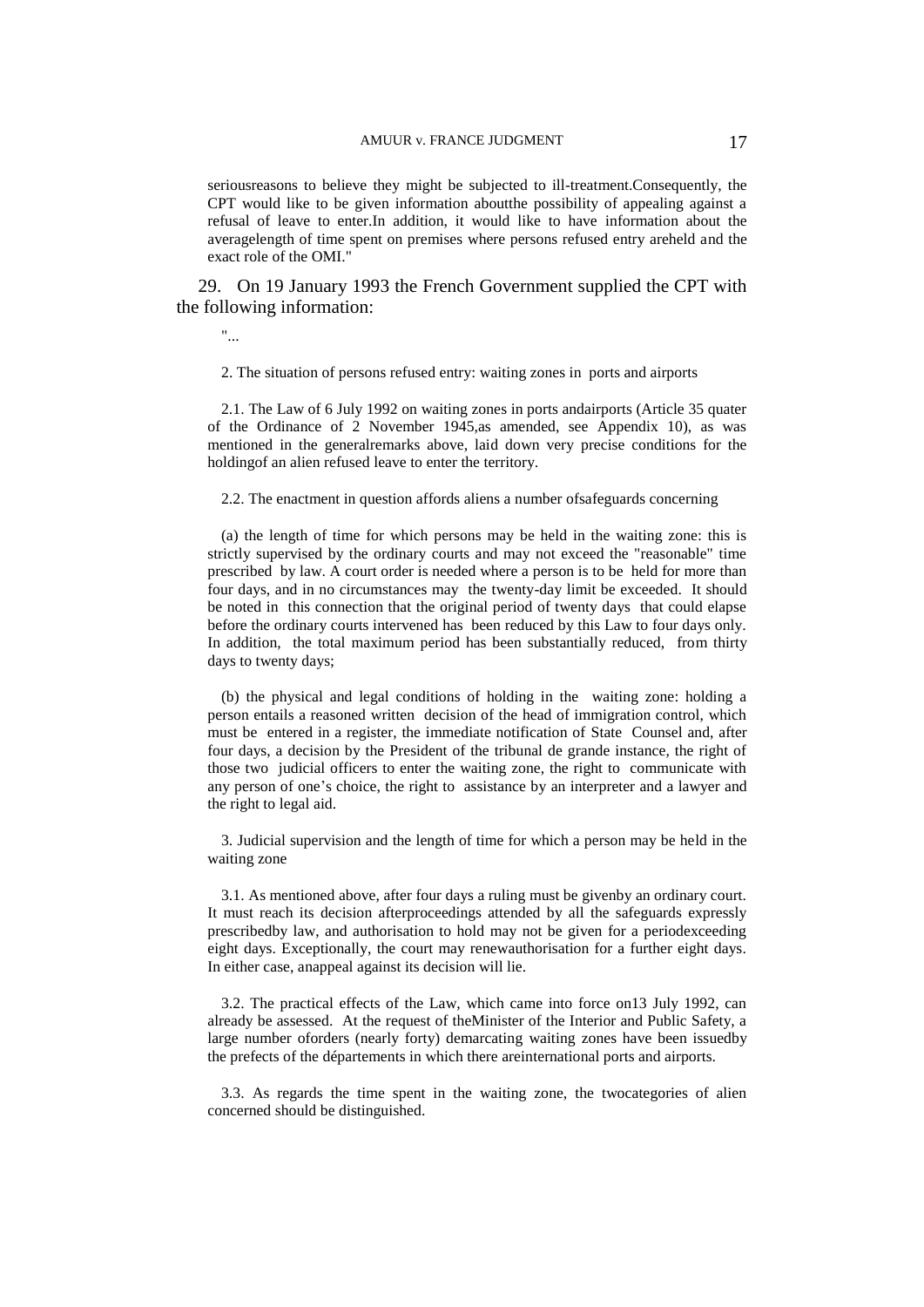3.4. Aliens refused entry and aliens whose journeys have beeninterrupted (no papers):

3.5. Before the Law was passed the time aliens in this categoryspent in the international zone was already less than four days.The general average, which is still less than four days at eachof the checkpoints concerned, is now 1.8 days.

3.6. In that respect the Law on waiting zones has hardlyaffected the length of time spent in them, as time is inevitablyneeded to find a place on a departing plane or ship.

..."

<u>.</u>

# PROCEEDINGS BEFORE THE COMMISSION

30. The applicants Mahad, Lahima, Abdelkader and Mohammed Amuur and eighteen other Somali nationals applied to the Commission on 27 March 1992. They alleged breaches of Articles 3, 5, 6 and 13 of the Convention (art. 3, art. 5, art. 6, art. 13).

31. On the same day the President of the Commission indicated to the French Government, under Rule 36 of the Commission's Rules of Procedure, that it was desirable, in the interest of the parties and the proper conduct of the proceedings, to refrain from sending the applicants back to Somalia before 4 April 1992. In addition, he asked the French Government to supply certain information about what was going to be done with them.

On 2 April 1992 the Commission repeated the above indication in respect of those of the applicants who were still in France. Mahad, Lahima, Abdelkader and Mohammed Amuur had already been sent back to Syria on 29 March 1992.

32. On 18 October 1993 the Commission decided to strike out of its list those parts of the application (no. 19776/92) submitted by the other eighteen applicants, who had in the meantime been granted refugee status. It declared admissible the complaint that holding Mahad, Lahima, Abdelkader and Mohammed Amuur in the international zone of Paris-OrlyAirport constituted unlawful detention, contrary to Article 5 para. 1 of the Convention (art. 5-1), and declared the remainder of the application inadmissible. In its report of 10 January 1995 (Article 31) (art. 31) it concluded, by sixteen votes to ten, that Article 5 (art. 5) was inapplicable and that there had therefore been no breach of that provision (art. 5). The full text of the Commission's opinion and of the dissenting opinion contained in the report is reproduced as an annex to this judgment  $\overline{3}$ .

 $3$  For practical reasons this annex will appear only with the printed version of the judgment (in Reports of Judgments and Decisions 1996-III), but a copy of the Commission's report is obtainable from the registry.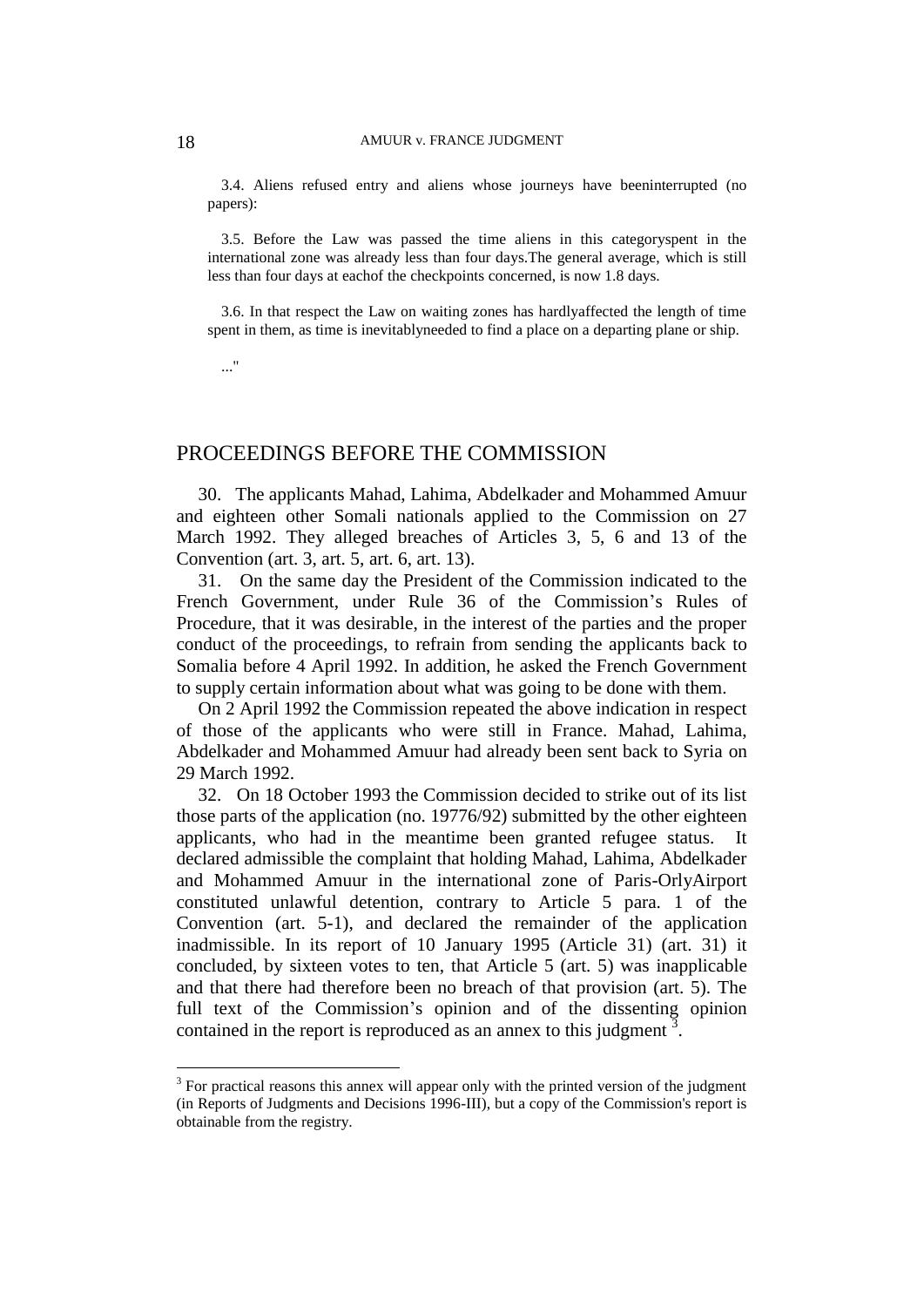# FINAL SUBMISSIONS TO THE COURT BY THE GOVERNMENT

#### 33. At the hearing the Government asked the Court to

"dismiss the application as inadmissible: in chief, because theapplicants [could] not claim to be victims of a violation of therights set forth in the Convention within the meaning ofArticle 25 thereof (art. 25); in the alternative, because theapplication [was] incompatible rationemateriae with theprovisions of Article 5 para. 1 of the Convention (art. 5-1)".

# AS TO THE LAW

#### I. THE GOVERNMENT'S PRELIMINARY OBJECTION

34. According to the Government, the applicants are not victims within the meaning of Article 25 of the Convention (art. 25).

Invoking the subsidiary nature of the machinery set up by the Convention, the Government argued that for an individual to claim to be a victim of a violation of a right set forth in the Convention he must first have given the domestic courts the opportunity to declare that the alleged violation has occurred and to provide a remedy. As the Créteil tribunal de grande instance had given judgment in the applicants' favour on 31 March 1992, they could not reasonably maintain that the remedy before that court was not effective on the ground that the order under the expedited procedure had been made after they had been sent back to Syria. Their lawyer should have applied to the court earlier, the applicants having been in the transit zone since 9 March.

35. The Court notes that the Government raised this objection before the Commission, not as a separate issue but as part of their arguments concerning Article 5 (art. 5). It therefore considers that it has jurisdiction to deal with it, although the Commission, which had declared the complaint relating to that Article (art. 5) admissible, did not rule on the objection when determining the question of admissibility.

36. According to the Court's established case-law, the word "victim" in the context of Article 25 (art. 25) denotes the person directly affected by the act or omission in issue, the existence of a violation of the Convention being conceivable even in the absence of prejudice; prejudice is relevant only in the context of Article 50 (art. 50). Consequently, a decision or measure favourable to the applicant is not in principle sufficient to deprive him of his status as a "victim" unless the national authorities have acknowledged, either expressly or in substance, and then afforded redress for, the breach of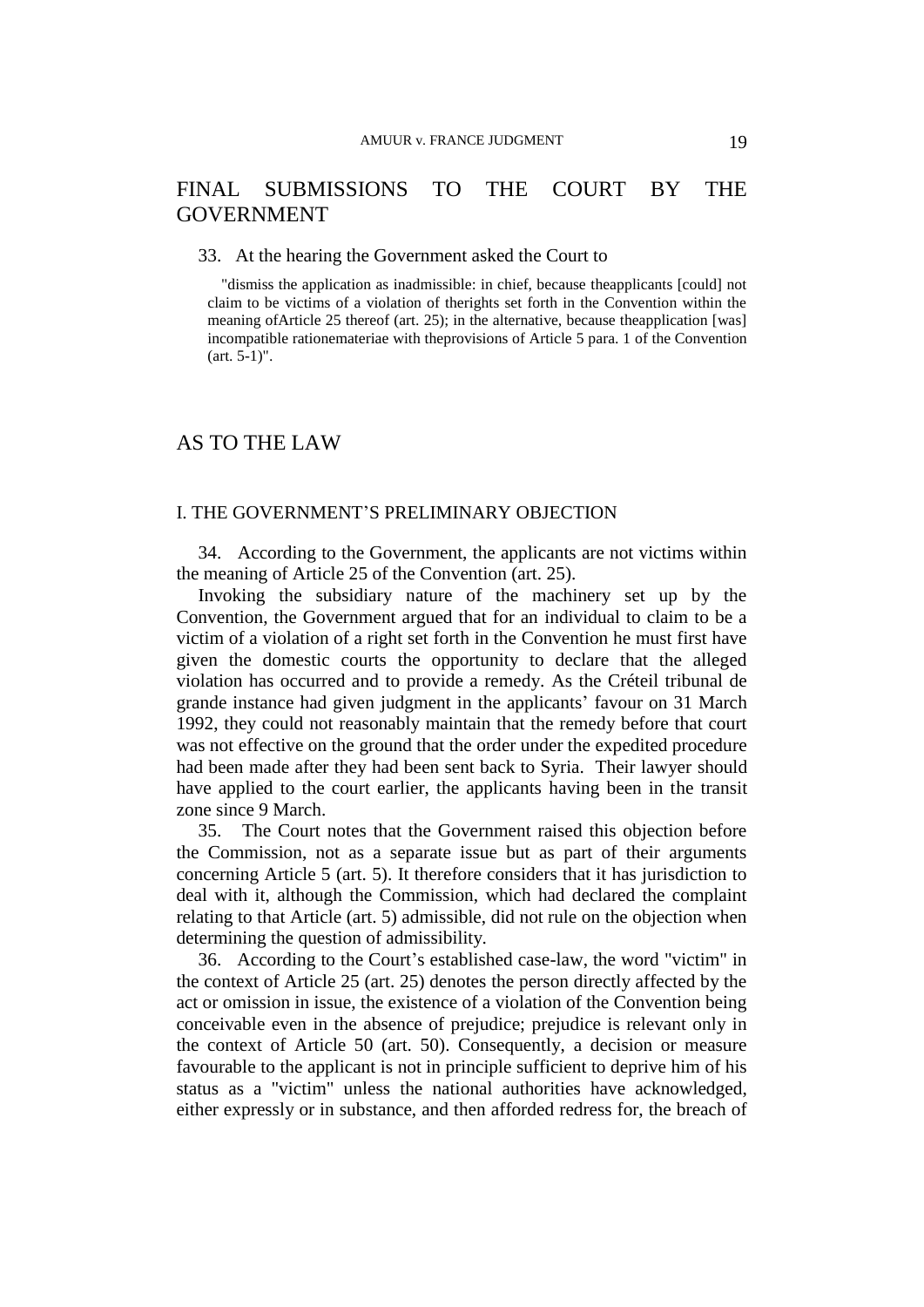the Convention (see, among many other authorities, the Lüdi v. Switzerland judgment of 15 June 1992, Series A no. 238, p. 18, para. 34).

It is true that in this case the Créteil tribunal de grande instance ruled that holding the applicants in the transit zone at Paris-OrlyAirport was unlawful and ordered their release. However, that decision was not made until 31 March, whereas the applicants had been held in the transit zone since 9 March and, above all, had been sent back to Syria on 29 March. As the applicants were not able to secure the assistance of a lawyer before 24 March (see paragraph 8 above), it would have been almost impossible for them to apply to the court any earlier.

With regard to the Government's argument that it was possible for the applicants to obtain compensation for the prejudice they had suffered, the Court considers that the haste with which they were sent back made the prospects for the institution of proceedings to that end unrealistic.

The objection must therefore be rejected.

# II. ALLEGED VIOLATION OF ARTICLE 5 PARA. 1 (art. 5-1) OF THE **CONVENTION**

37. According to the applicants, holding them in the international zone at Paris-OrlyAirport constituted deprivation of liberty contrary to Article 5 para. 1 (f) of the Convention (art. 5-1-f), which provides:

"1. Everyone has the right to liberty and security of person.No one shall be deprived of his liberty save in the followingcases and in accordance with a procedure prescribed by law:

...

(f) the lawful arrest or detention of a person to prevent hiseffecting an unauthorised entry into the country or of a personagainst whom action is being taken with a view to deportation orextradition."

#### **A. Existence of a deprivation of liberty**

38. The applicants complained of the physical conditions of their "detention" in the transit zone. They maintained that these did not comply with Resolution (73) 5 of the Committee of Ministers of the Council of Europe on Standard Minimum Rules for the Treatment of Prisoners, or the recommendations of the European Committee for the Prevention of Torture and Inhuman or Degrading Treatment or Punishment (see paragraph 28 above), or Recommendation No. R (94) 5 of the Committee of Ministers of 21 June 1994 (see paragraph 27 above). In addition, these conditions had been aggravated by the excessive length of their "detention", which was a decisive factor for assessment of the "deprivation of liberty" issue. They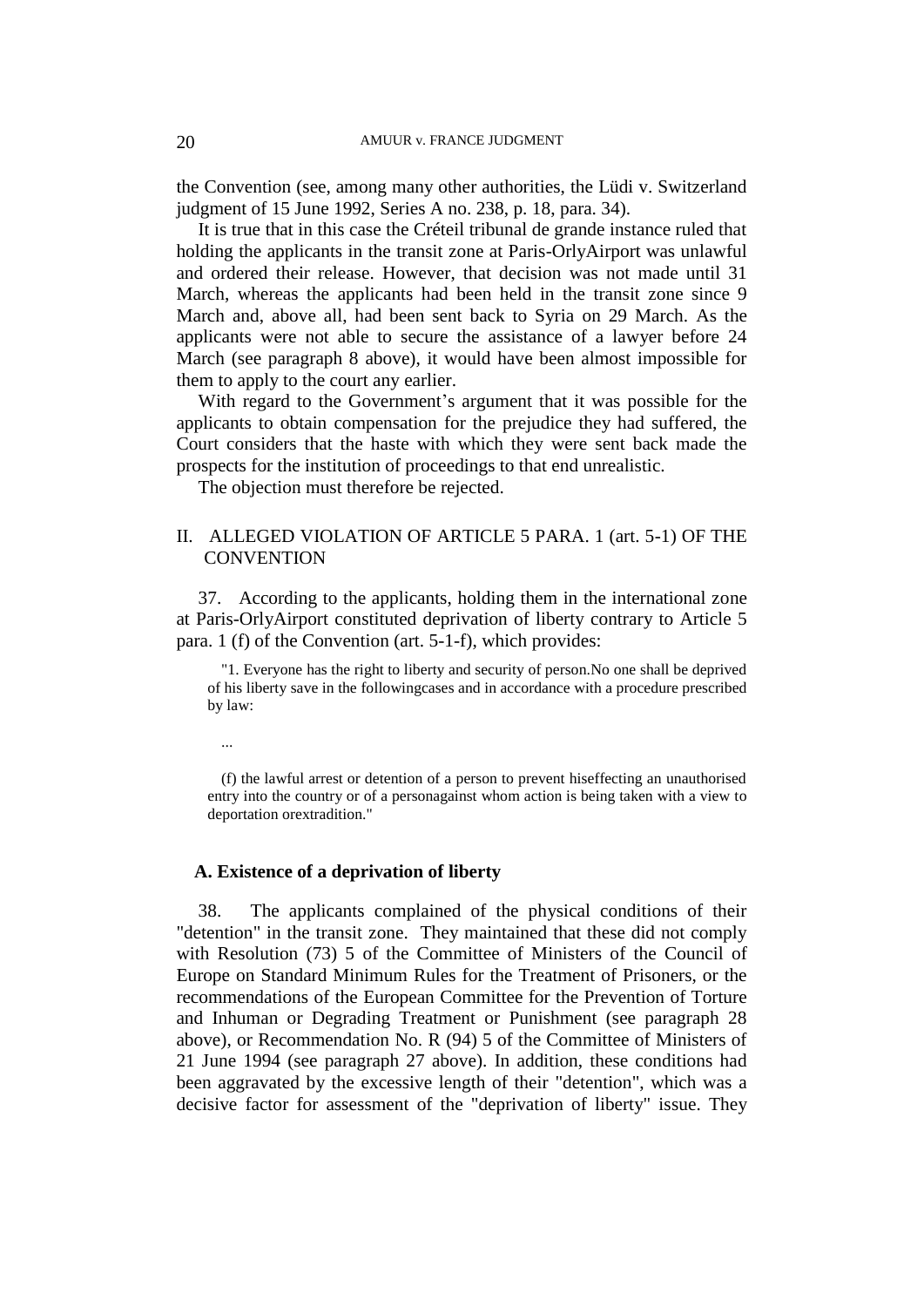also emphasised that under the relevant international conventions and national legislation they should, as asylum-seekers, have enjoyed special protection and more favourable treatment than unlawful immigrants. The detention of asylum-seekers could not be justified unless their application for asylum was considered manifestly ill-founded, which was clearly not so in the applicants' case, as the other members of their family were granted refugee status by the French Office for the Protection of Refugees and Stateless Persons (see paragraph 11 above).

39. According to the Government, the applicants' stay in the transit zone was not comparable to detention. They had been lodged in part of the Hôtel Arcade where the "physical conditions" of the accommodation were described as satisfactory even in the CPT's report. Their separation from the hotel's other residents had been justified by the concern to prevent them from evading surveillance by the airport and border police and settling unlawfully in France. The original reason why they were held and for the length of time they were held had been their obstinacy in seeking to enter French territory despite being refused leave to enter. They could not therefore "validly complain of a situation which they had largely created", as the Court itself had held in the Kolompar v. Belgium judgment of 24 September 1992 (Series A no. 235-C).

40. While admitting that the applicants' stay in the international zone was no different - when its length was taken into account - from "detention" in the ordinary meaning of that term, the Commission concluded that Article 5 (art. 5) was not applicable. It considered that the degree of physical constraint required for the measure concerned to be described as "deprivation of liberty" was lacking in this case.

41. The Court notes in the first place that in the fourth paragraph of the Preamble to its Constitution of 27 October 1946 (incorporated into that of 4 October 1958), France enunciated the right to asylum in "the territories of the Republic" for "everyone persecuted on account of his action in the cause of freedom". France is also party to the 1951 Geneva Convention Relating to the Status of Refugees, Article 1 of which defines the term "refugee" as "any person who [has a] well-founded fear of being persecuted for reasons of race, religion, nationality, membership of a particular social group or political opinion".

The Court also notes that many member States of the Council of Europe have been confronted for a number of years now with an increasing flow of asylum-seekers. It is aware of the difficulties involved in the reception of asylum-seekers at most large European airports and in the processing of their applications. The report of the Parliamentary Assembly of the Council of Europe, of 12 September 1991, is revealing on this point (see paragraph 26 above).

Contracting States have the undeniable sovereign right to control aliens' entry into and residence in their territory. The Court emphasises, however,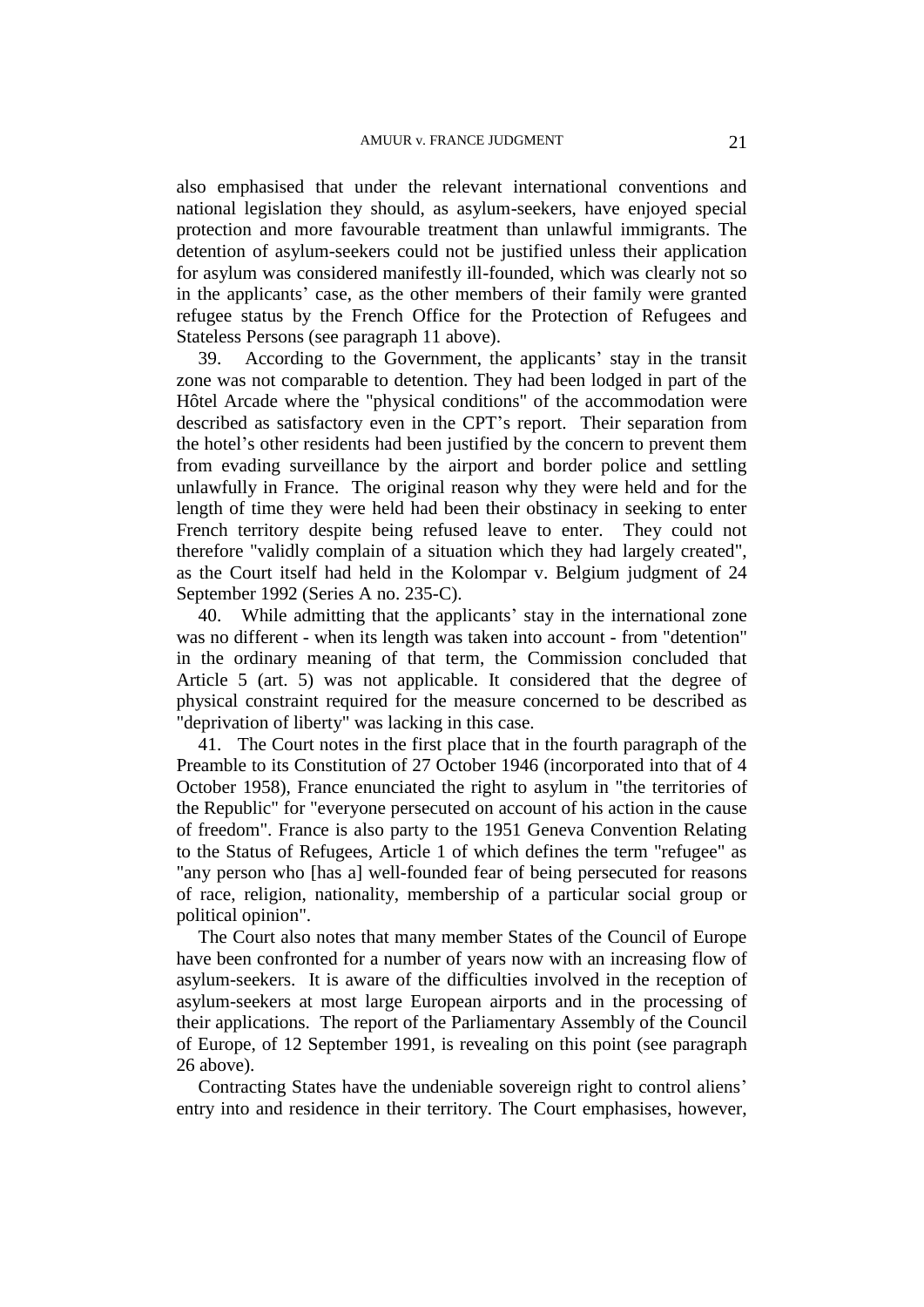that this right must be exercised in accordance with the provisions of the Convention, including Article 5 (art. 5).

42. In proclaiming the right to liberty, paragraph 1 of Article 5 (art. 5-1) contemplates the physical liberty of the person; its aim is to ensure that no one should be dispossessed of this liberty in an arbitrary fashion. On the other hand, it is not in principle concerned with mere restrictions on the liberty of movement; such restrictions are governed by Article 2 of Protocol No. 4 (P4-2). In order to determine whether someone has been "deprived of his liberty" within the meaning of Article 5 (art. 5), the starting-point must be his concrete situation, and account must be taken of a whole range of criteria such as the type, duration, effects and manner of implementation of the measure in question. The difference between deprivation of and restriction upon liberty is merely one of degree or intensity, and not one of nature or substance (see the Guzzardi v. Italy judgment of 6 November 1980, Series A no. 39, p. 33, para. 92).

43. Holding aliens in the international zone does indeed involve a restriction upon liberty, but one which is not in every respect comparable to that which obtains in centres for the detention of aliens pending deportation. Such confinement, accompanied by suitable safeguards for the persons concerned, is acceptable only in order to enable States to prevent unlawful immigration while complying with their international obligations, particularly under the 1951 Geneva Convention Relating to the Status of Refugees and the European Convention on Human Rights. States' legitimate concern to foil the increasingly frequent attempts to circumvent immigration restrictions must not deprive asylum-seekers of the protection afforded by these conventions.

Such holding should not be prolonged excessively, otherwise there would be a risk of it turning a mere restriction on liberty - inevitable with a view to organising the practical details of the alien's repatriation or, where he has requested asylum, while his application for leave to enter the territory for that purpose is considered - into a deprivation of liberty. In that connection account should be taken of the fact that the measure is applicable not to those who have committed criminal offences but to aliens who, often fearing for their lives, have fled from their own country.

Although by the force of circumstances the decision to order holding must necessarily be taken by the administrative or police authorities, its prolongation requires speedy review by the courts, the traditional guardians of personal liberties. Above all, such confinement must not deprive the asylum-seeker of the right to gain effective access to the procedure for determining refugee status.

44. The applicants arrived at Paris-OrlyAirport from Damascus on 9 March 1992. They stated that they had fled their country of origin, Somalia, because they had been persecuted by the regime in power and their lives were in danger (see paragraph 7 above). As their passports had been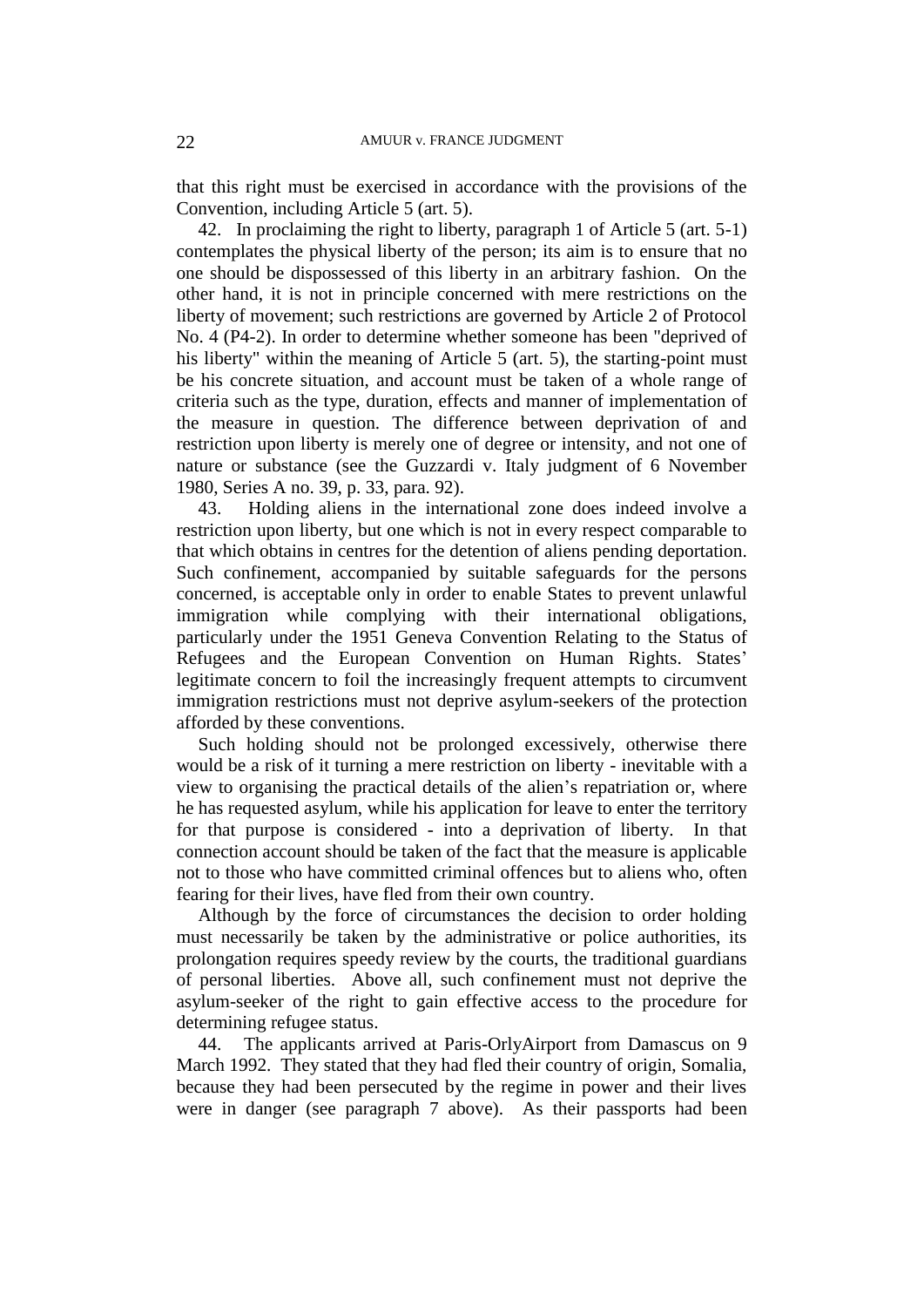falsified, the airport and border police refused them leave to enter French territory. They were then held in the airport's transit zone (and its extension, the floor of the Hôtel Arcade adapted for the purpose) for twenty days, that is to say until 29 March, when the Minister of the Interior refused them leave to enter as asylum-seekers (see paragraph 11 above). They were immediately sent back to Syria without being able to make an effective application to the authority having jurisdiction to rule on their refugee status (see paragraph 9 above).

45. The Court notes that for the greater part of the above period the applicants, who claimed to be refugees, were left to their own devices. They were placed under strict and constant police surveillance and had no legal and social assistance - particularly with a view to completing the formalities relating to an application for political refugee status - until 24 March, when a humanitarian association, which had in the meantime been informed of their presence in the international zone, put them in contact with a lawyer. Moreover, until 26 March neither the length nor the necessity of their confinement were reviewed by a court (see paragraph 10 above).

The applicants' lawyer applied on that date to the Créteil tribunal de grande instance, which, in making an order under the expedited procedure on 31 March (see paragraph 12 above), described the applicants' confinement as an "arbitrary deprivation of liberty". In a more general context, namely consideration of the constitutionality of the Law of 6 September 1991, the Constitutional Council had already noted on 25 February 1992 the restriction on personal liberty caused by "the combined effect of the degree of restriction of movement [holding an alien in the transit zone] entails and its duration" (see paragraph 21 above). The period of confinement criticised by the Constitutional Council on that occasion was equivalent to the length of time the applicants were held.

46. In concluding that there was no deprivation of liberty, the Government and the Commission attached particular weight to the fact that the applicants could at any time have removed themselves from the sphere of application of the measure in issue. More particularly, the Government argued that although the transit zone is "closed on the French side", it remains "open to the outside", so that the applicants could have returned of their own accord to Syria, where their safety was guaranteed, in view of the assurances which the Syrian authorities had given the French Government. The Commission added that the applicants had not shown that their lives or physical integrity were in danger in Syria or that the French authorities had prevented them from boarding a plane bound for that country.

47. The applicants maintained that such reasoning would amount to binding the application of Article 5 (art. 5) to that of Article 3 of the Convention (art. 3); this would be to ignore the specific object of Article 5 (art. 5), and its wording, which had to be strictly construed; it would also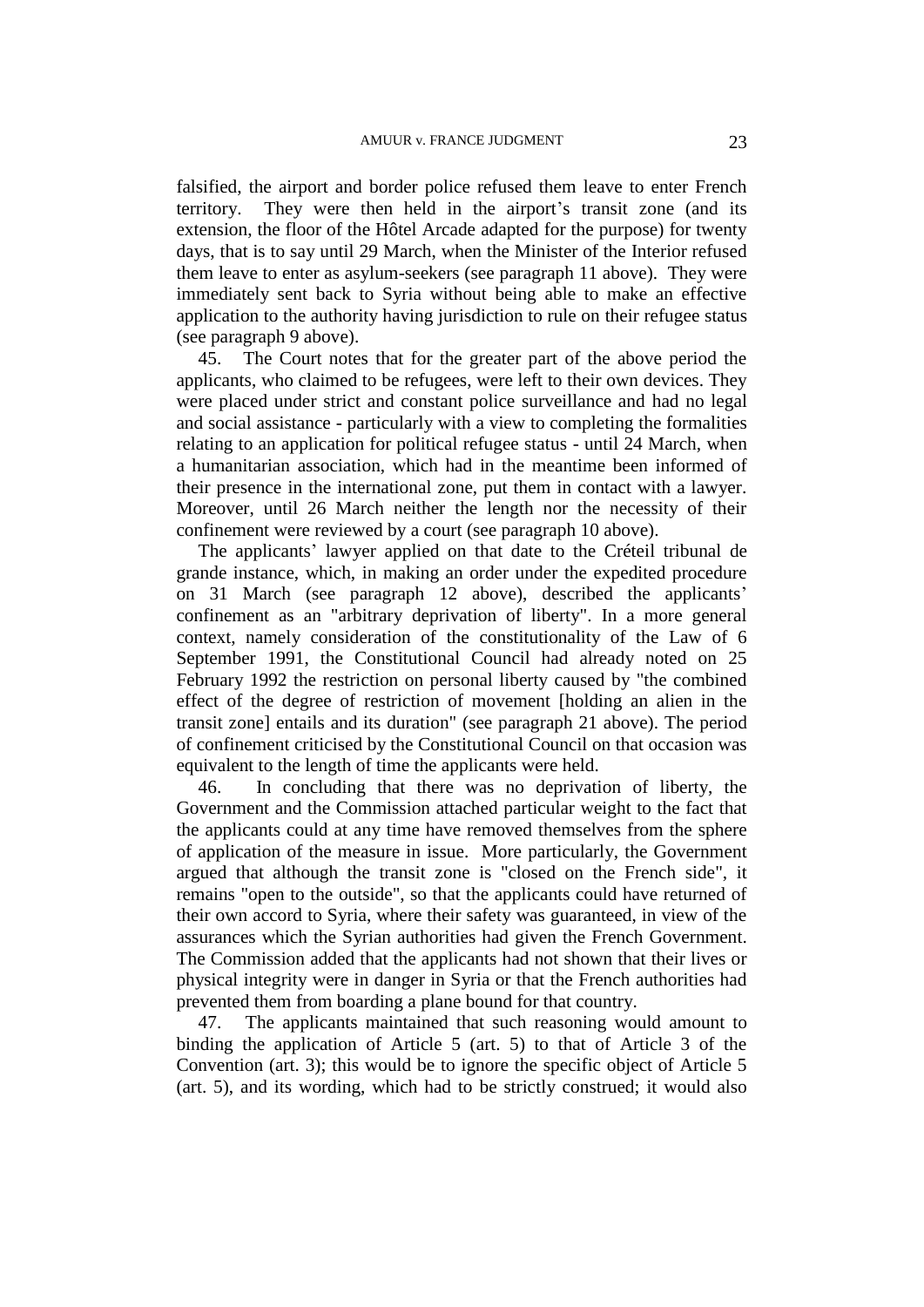deprive Article 5 (art. 5) of any useful effect, particularly with regard to asylum applications.

48. The mere fact that it is possible for asylum-seekers to leave voluntarily the country where they wish to take refuge cannot exclude a restriction on liberty, the right to leave any country, including one's own, being guaranteed, moreover, by Protocol No. 4 to the Convention (P4). Furthermore, this possibility becomes theoretical if no other country offering protection comparable to the protection they expect to find in the country where they are seeking asylum is inclined or prepared to take them in.

Sending the applicants back to Syria only became possible, apart from the practical problems of the journey, following negotiations between the French and Syrian authorities. The assurances of the latter were dependent on the vagaries of diplomatic relations, in view of the fact that Syria was not bound by the Geneva Convention relating to the Status of Refugees.

49. The Court concludes that holding the applicants in the transit zone of Paris-OrlyAirport was equivalent in practice, in view of the restrictions suffered, to a deprivation of liberty. Article 5 para. 1 (art. 5-1) is therefore applicable to the case.

# **B. Compatibility of the deprivation of liberty found established in the case with paragraph 1 of Article 5 (art. 5-1)**

50. It remains to be determined whether the deprivation of liberty found to be established in the present case was compatible with paragraph 1 of Article 5 (art. 5-1). Where the "lawfulness" of detention is in issue, including the question whether "a procedure prescribed by law" has been followed, the Convention refers essentially to national law and lays down the obligation to conform to the substantive and procedural rules of national law, but it requires in addition that any deprivation of liberty should be in keeping with the purpose of Article 5 (art. 5), namely to protect the individual from arbitrariness (see, among many other authorities, the Kemmache v. France (no. 3) judgment of 24 November 1994, Series A no. 296-C, pp. 19-20, para. 42).

In laying down that any deprivation of liberty must be effected "in accordance with a procedure prescribed by law", Article 5 para. 1 (art. 5-1) primarily requires any arrest or detention to have a legal basis in domestic law. However, these words do not merely refer back to domestic law; like the expressions "in accordance with the law" and "prescribed by law" in the second paragraphs of Articles 8 to 11 (art. 8-2, art. 9-2, art. 10-2, art. 11-2), they also relate to the quality of the law, requiring it to be compatible with the rule of law, a concept inherent in all the Articles of the Convention.

In order to ascertain whether a deprivation of liberty has complied with the principle of compatibility with domestic law, it therefore falls to the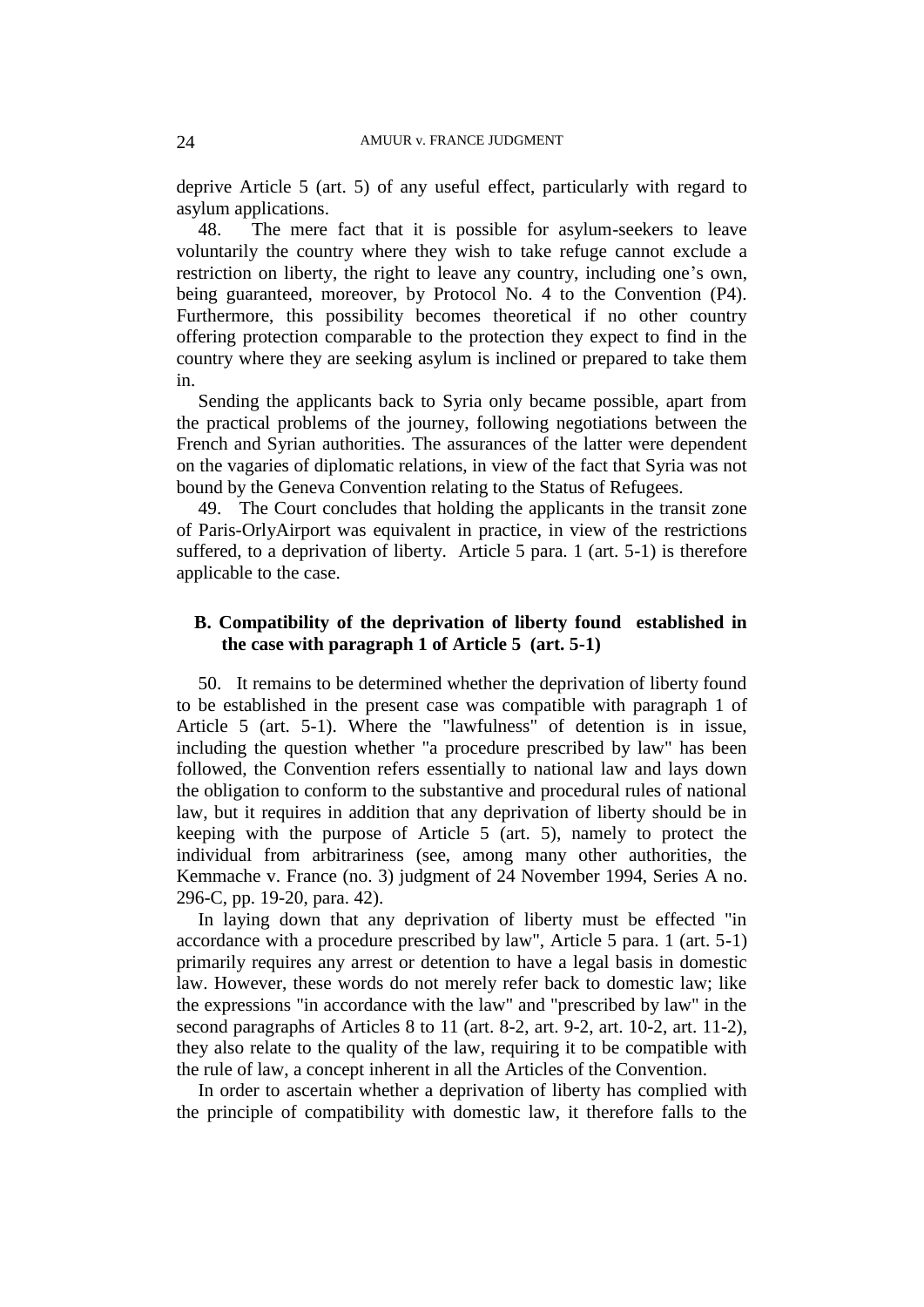Court to assess not only the legislation in force in the field under consideration, but also the quality of the other legal rules applicable to the persons concerned. Quality in this sense implies that where a national law authorises deprivation of liberty - especially in respect of a foreign asylumseeker - it must be sufficiently accessible and precise, in order to avoid all risk of arbitrariness. These characteristics are of fundamental importance with regard to asylum-seekers at airports, particularly in view of the need to reconcile the protection of fundamental rights with the requirements of States' immigration policies.

51. The applicants asserted that their detention had no legal basis, whether under the French legislation in force at the time or under international law. They had found themselves in a legal vacuum in which they had neither access to a lawyer nor information about exactly where they stood at the time. In support of the above argument, they rely on the reasons for the judgment of the Créteil tribunal de grande instance, ruling on their application for an order under the expedited procedure.

52. The Court notes that even though the applicants were not in France within the meaning of the Ordinance of 2 November 1945, holding them in the international zone of Paris-OrlyAirport made them subject to French law.

Despite its name, the international zone does not have extraterritorial status. In its decision of 25 February 1992 the Constitutional Council did not challenge the legislature's right to lay down rules governing the holding of aliens in that zone. For example, the Law of 6 July 1992 (see paragraph 23 above) provides, inter alia, for the intervention of the ordinary courts to authorise holding for more than four days, the assistance of an interpreter and a doctor and the possibility of communicating with a lawyer. The Decree of 15 December 1992 (see paragraph 24 above) lays down the procedural rules applicable to proceedings brought in accordance with that Law. The Decree of 2 May 1995 (see paragraph 25 above) gives the delegate of the United Nations High Commissioner for Refugees or his representatives and humanitarian associations permanent access to the zone.

However, these rules - which postdate the facts of the case - were not applicable at the time to the applicants.

53. The Court emphasises that from 9 to 29 March 1992 the applicants were in the situation of asylum-seekers whose application had not yet been considered. In that connection, neither the Decree of 27 May 1982 nor the unpublished - circular of 26 June 1990 (the only text at the material time which specifically dealt with the practice of holding aliens in the transit zone) constituted a "law" of sufficient "quality" within the meaning of the Court's case-law; there must be adequate legal protection in domestic law against arbitrary interferences by public authorities with the rights safeguarded by the Convention (see the Malone v. the United Kingdom judgment of 2 August 1984, Series A no. 82, p. 32, para. 67). In any event,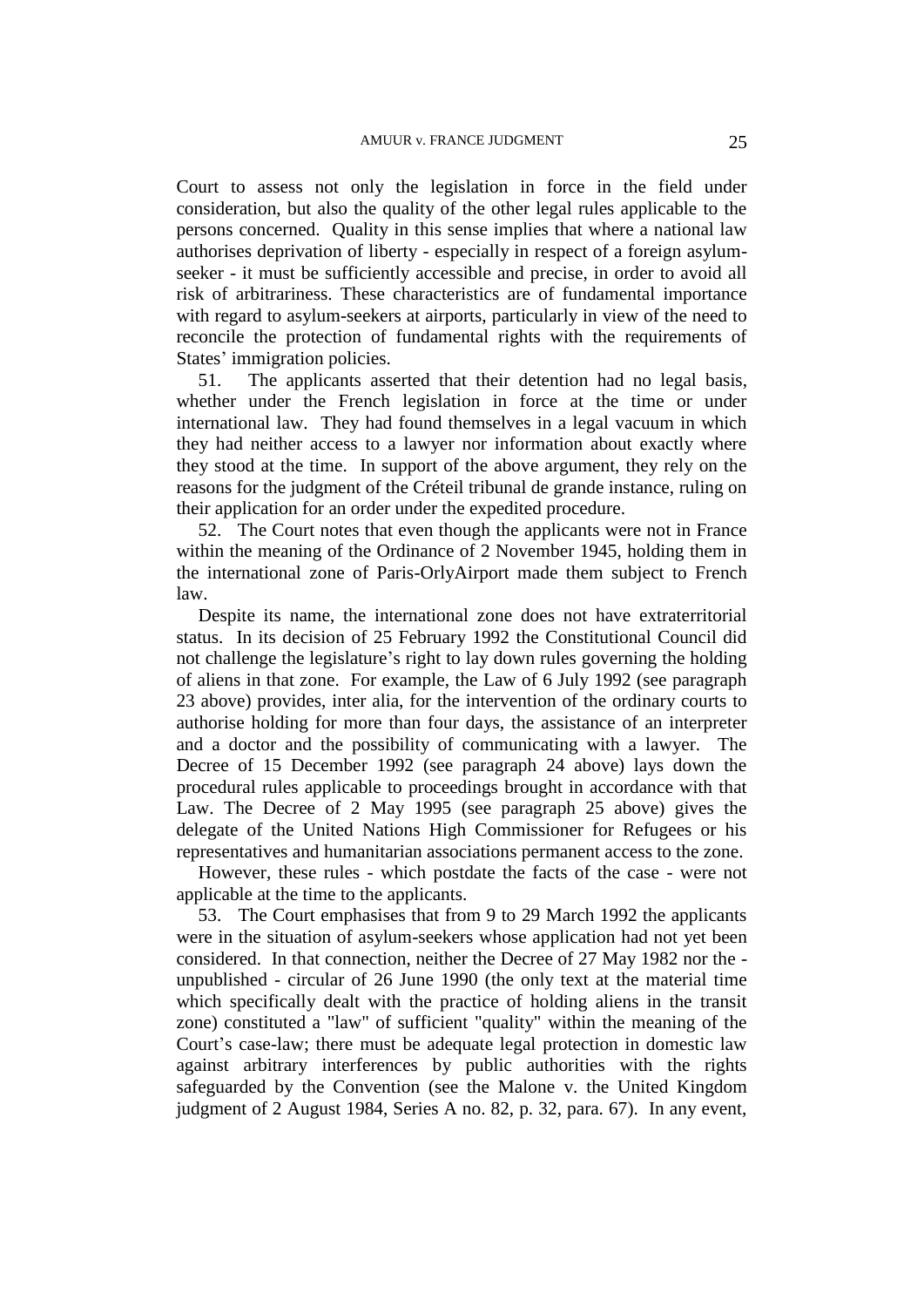the Decree of 27 May 1982 did not concern holding aliens in the international zone. The above-mentioned circular consisted, by its very nature, of instructions given by the Minister of the Interior to Prefects and Chief Constables concerning aliens refused leave to enter at the frontiers. It was intended to provide guidelines for immigration control at ports and airports. Moreover, the brief section it devoted to holding in the international zone and aliens' rights contains no guarantees comparable to those introduced by the Law of 6 July 1992. At the material time none of these texts allowed the ordinary courts to review the conditions under which aliens were held or, if necessary, to impose a limit on the administrative authorities as regards the length of time for which they were held. They did not provide for legal, humanitarian and social assistance, nor did they lay down procedures and time-limits for access to such assistance so that asylum-seekers like the applicants could take the necessary steps.

54. The French legal rules in force at the time, as applied in the present case, did not sufficiently guarantee the applicants' right to liberty.

There has accordingly been a breach of Article 5 para. 1 (art. 5-1).

#### III. APPLICATION OF ARTICLE 50 OF THE CONVENTION (art. 50)

#### 55. Under Article 50 of the Convention (art. 50),

"If the Court finds that a decision or a measure taken by a legalauthority or any other authority of a High Contracting Party iscompletely or partially in conflict with the obligations arisingfrom the ... Convention, and if the internal law of the saidParty allows only partial reparation to be made for theconsequences of this decision or measure, the decision of theCourt shall, if necessary, afford just satisfaction to theinjured party."

## **A. Damage**

56. The applicants claimed to have suffered prejudice on account of their unlawful detention, which they assessed - on the basis of the French Court of Cassation's case-law on this subject - at 80,000 French francs (FRF), that is FRF 1,000 each per day of detention. In addition to that sum they claimed damage resulting from the fact that it was impossible for them to gain access to the procedure for obtaining refugee status and from loss of the opportunity to have that status recognised, justifying the award of a lump sum of FRF 120,000.

57. The Government argued that the applicants' claims should be dismissed.

58. According to the Delegate of the Commission, only the first request should be granted by the Court, if it saw fit. As regards the second request, since the right to reside in the territory of a ContractingState, and more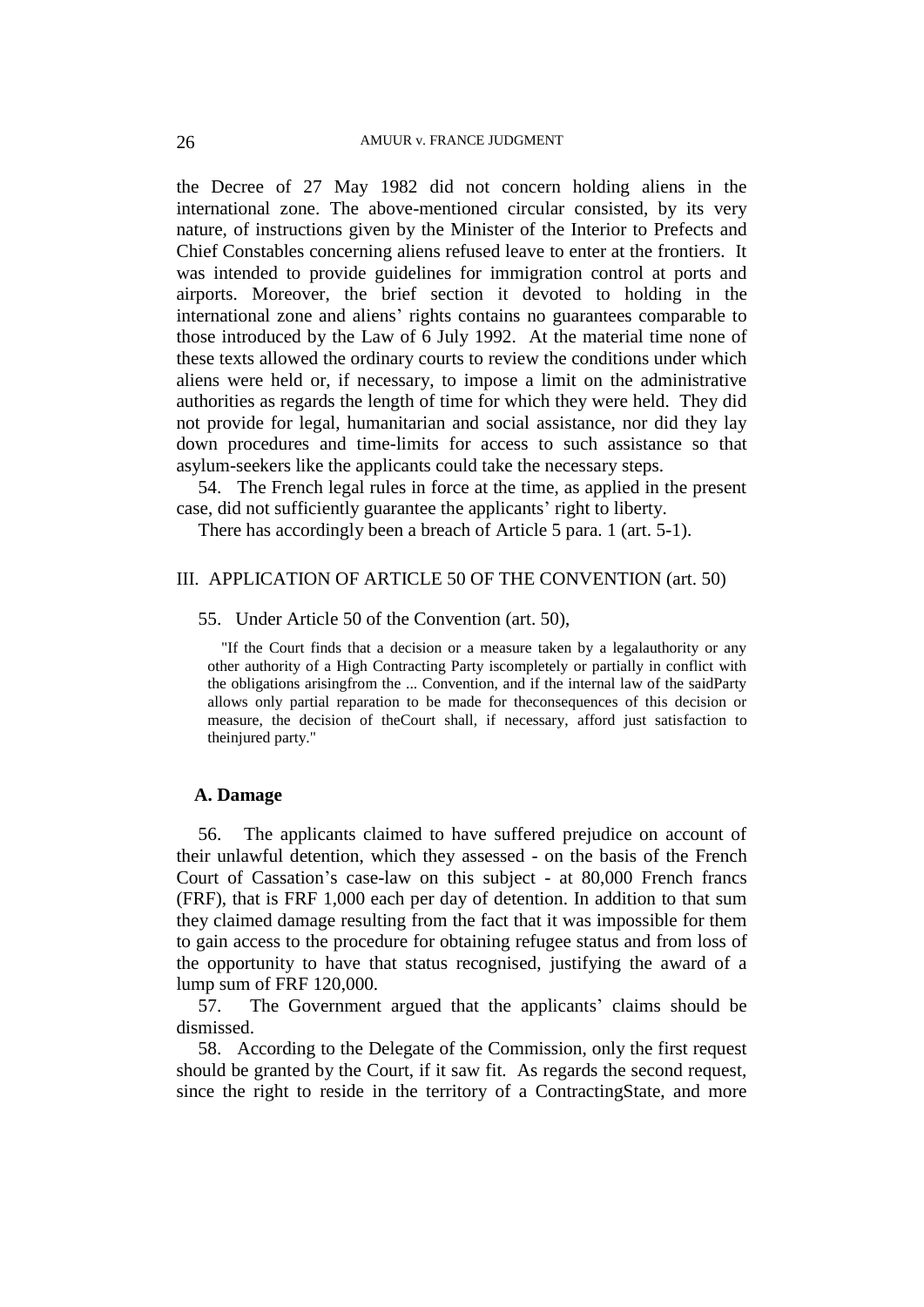particularly the right to obtain political asylum there, was not guaranteed by the Convention, there could be no loss of opportunity.

59. Having regard to the particular circumstances of the case, the Court considers that the finding of a violation of Article 5 (art. 5) in itself constitutes sufficient just satisfaction.

#### **B. Costs and expenses**

60. In respect of the costs and expenses incurred in the proceedings in the Créteil tribunal de grande instance and then before the Convention institutions, the applicants claimed the sum of FRF 57,000, not including value-added tax (VAT).

61. The Government did not comment; the Delegate of the Commission left this question to the Court's discretion.

62. Having regard to its case-law on the question, and making its assessment on an equitable basis, the Court fixes the amount to be paid for costs and expenses, including VAT, at FRF 57,000, less the FRF 9,758 paid by the Council of Europe in legal aid.

# **C. Default interest**

63. According to the information available to the Court, the statutory rate of interest applicable in France at the date of adoption of the present judgment is 6.65% per annum.

# FOR THESE REASONS, THE COURT UNANIMOUSLY

- 1. Dismisses the Government's preliminary objection;
- 2. Holds that Article 5 para. 1 of the Convention (art. 5-1) appliesin the case and has been breached;
- 3. Holds that this judgment in itself constitutes sufficient justsatisfaction for the alleged prejudice;
- 4. Holds that the respondent State is to pay to the applicants,within three months, 57,000 (fifty-seven thousand) French francs,including VAT, less 9,758 (nine thousand seven hundred andfifty-eight) French francs, for costs and expenses and thatsimple interest at an annual rate of 6.65% shall be payable fromthe expiry of the above-mentioned three months until settlement;